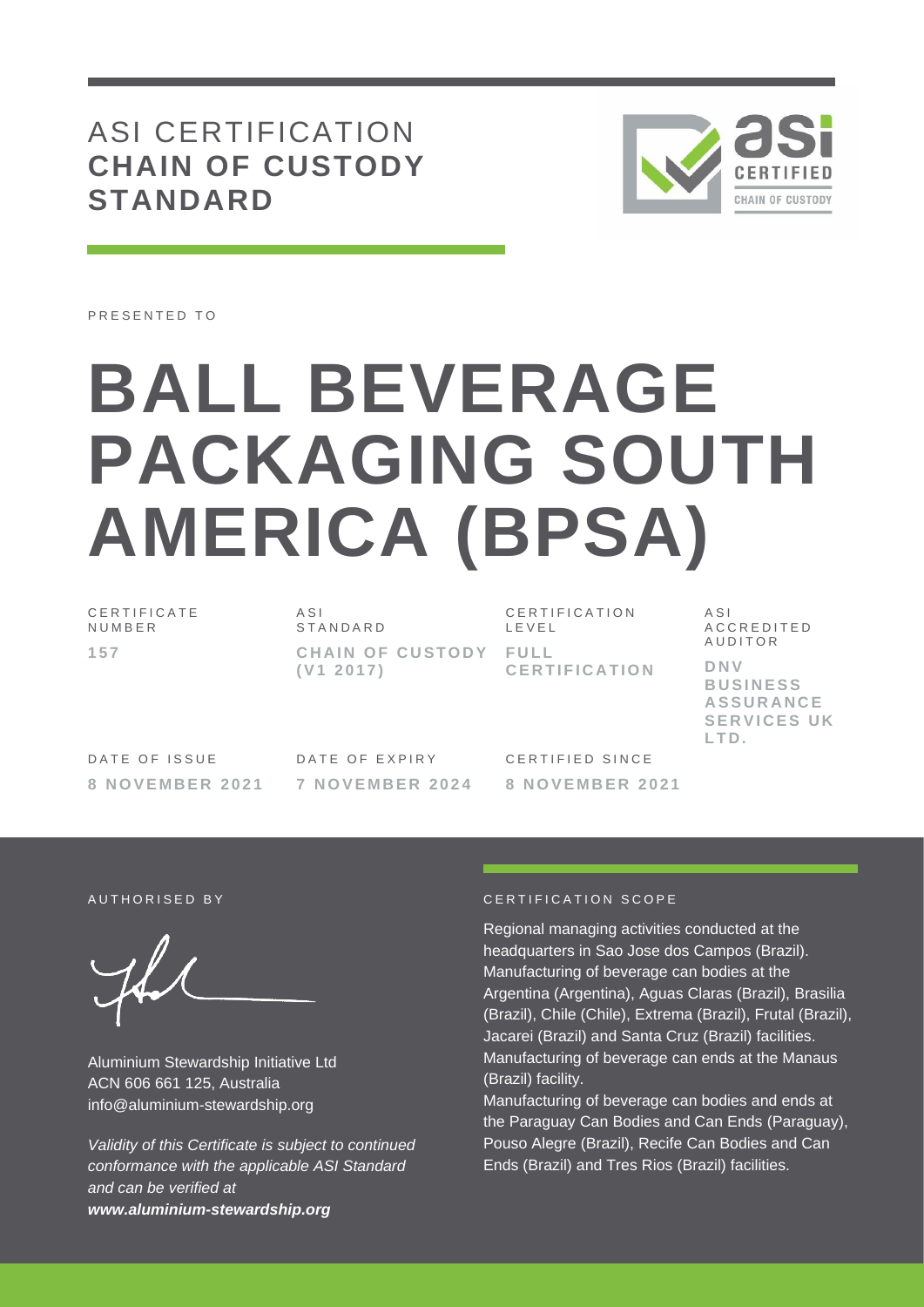## SUMMARY AUDIT REPORT **CHAIN OF CUSTODY STANDARD**

#### **OVERVIEW**

| MEMBER NAME                | <b>Ball Corporation</b>                                                                                                                                                                                                                                                                                                                                      |  |  |  |  |
|----------------------------|--------------------------------------------------------------------------------------------------------------------------------------------------------------------------------------------------------------------------------------------------------------------------------------------------------------------------------------------------------------|--|--|--|--|
| ENTITY NAME                | Ball Beverage Packaging South America (BPSA)                                                                                                                                                                                                                                                                                                                 |  |  |  |  |
| CERTIFICATION<br>SCOPE     | Regional managing activities conducted at the headquarters in Sao Jose dos<br>Campos (Brazil).                                                                                                                                                                                                                                                               |  |  |  |  |
|                            | Manufacturing of beverage can bodies at the Argentina (Argentina), Aguas<br>Claras (Brazil), Brasilia (Brazil), Chile (Chile), Extrema (Brazil), Frutal<br>(Brazil), Jacarei (Brazil) and Santa Cruz (Brazil) facilities.                                                                                                                                    |  |  |  |  |
|                            | Manufacturing of beverage can ends at the Manaus (Brazil) facility.                                                                                                                                                                                                                                                                                          |  |  |  |  |
|                            | Manufacturing of beverage can bodies and ends at the Paraguay Can<br>Bodies and Can Ends (Paraguay), Pouso Alegre (Brazil), Recife Can Bodies<br>and Can Ends (Brazil) and Tres Rios (Brazil) facilities.                                                                                                                                                    |  |  |  |  |
| SUPPLY CHAIN<br>ACTIVITIES | Post-Casthouse                                                                                                                                                                                                                                                                                                                                               |  |  |  |  |
| ASI STANDARD               | Chain of Custody Standard V1<br>$\bullet$                                                                                                                                                                                                                                                                                                                    |  |  |  |  |
| AUDIT TYPE                 | <b>Initial Certification Audit</b><br>٠                                                                                                                                                                                                                                                                                                                      |  |  |  |  |
| AUDIT FIRM                 | DNV Business Assurance Services UK Ltd.                                                                                                                                                                                                                                                                                                                      |  |  |  |  |
| AUDIT DATE                 | 20 July - 13 August 2021                                                                                                                                                                                                                                                                                                                                     |  |  |  |  |
| AUDIT REPORT<br>SUBMISSION | 14 September 2021<br>٠                                                                                                                                                                                                                                                                                                                                       |  |  |  |  |
| AUDIT SCOPE                | The audit scope covers Ball Beverage Packaging South America (BPSA) at<br>headquarters in Sao Jose dos Campos (Brazil) with virtual site tours of<br>Aguas Claras (Brazil), Brasilia (Brazil), Extrema (Brazil) and Recife Can<br>Bodies (Brazil) for beverage can bodies manufacturing and Recife Can Ends<br>(Brazil) for beverage can ends manufacturing. |  |  |  |  |
|                            | The ASI multi-site sampling approach was undertaken to include the<br>Argentina (Argentina), Chile (Chile), Frutal (Brazil), Jacarei (Brazil), Manaus<br>(Brazil), Paraguay Can Bodies and Can Ends (Paraguay), Pouso Alegre<br>(Brazil), Santa Cruz (Brazil) and Tres Rios (Brazil) facilities.                                                             |  |  |  |  |
|                            | The supply chain activities included in the audit scope:                                                                                                                                                                                                                                                                                                     |  |  |  |  |
|                            | Post-Casthouse<br>$\bullet$                                                                                                                                                                                                                                                                                                                                  |  |  |  |  |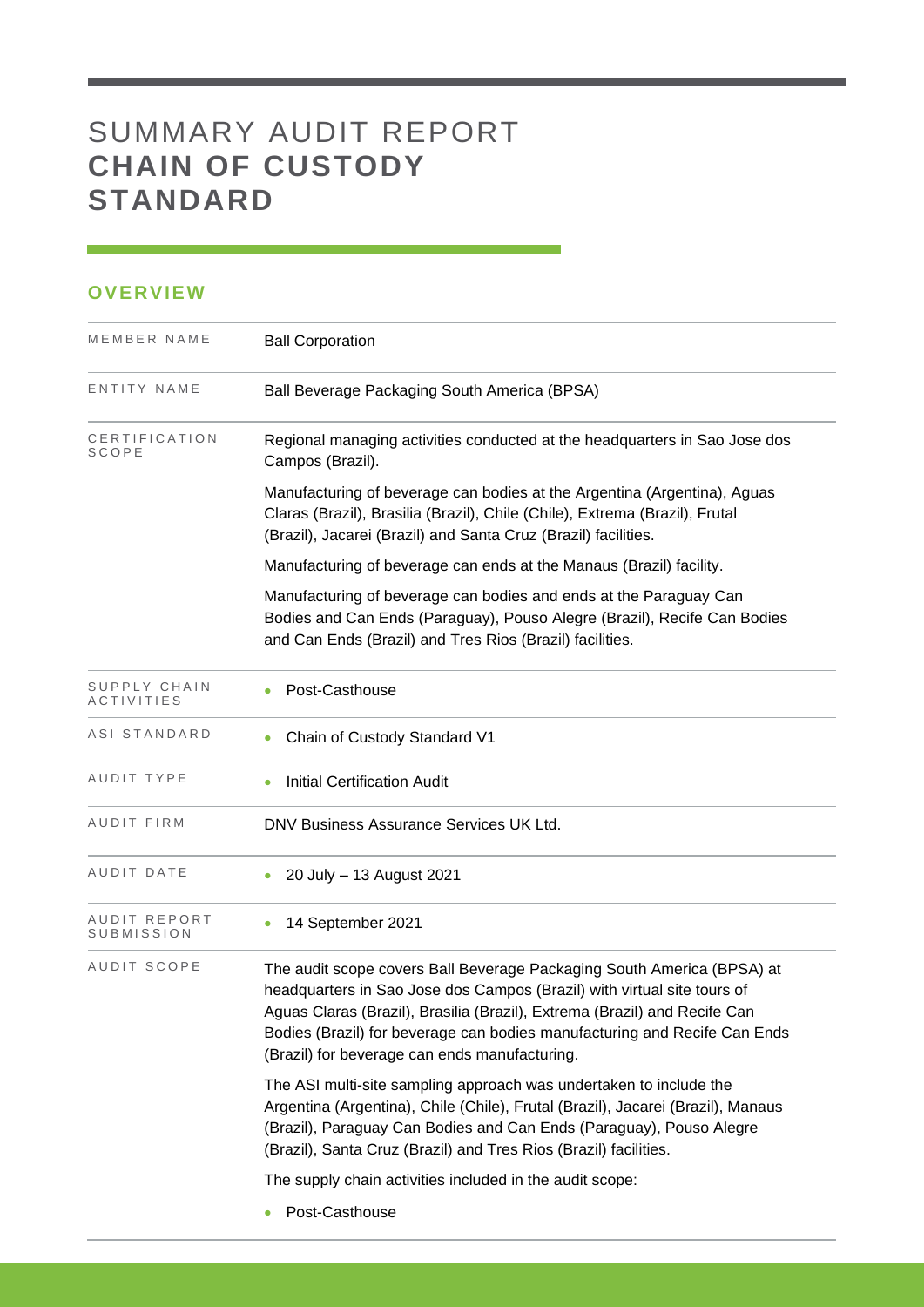All relevant criteria in the ASI Chain of Custody Standard were included in the audit scope.

At the time of the Audit (July - August 2021), access to the site was not possible, due to COVID-19 related travel restrictions. The Audit has been undertaken as a 'desktop' exercise, in accordance with ASI Interim Policy regarding Audits, Audit-Related Travel and Coronavirus (v4), and included a remote review of relevant documentation and Webex Video Conferencing to provide a site tour and enable interviews.

| AUDIT<br>OUTCOME                           | Certification                                                                                                                                                                                                                                                                                                                                                                                                                                                                                                                                                                                                               |
|--------------------------------------------|-----------------------------------------------------------------------------------------------------------------------------------------------------------------------------------------------------------------------------------------------------------------------------------------------------------------------------------------------------------------------------------------------------------------------------------------------------------------------------------------------------------------------------------------------------------------------------------------------------------------------------|
| AUDIT<br>METHODOLOGY<br><b>DECLARATION</b> | The Auditors confirm that:<br>The information provided by the Entity is true and accurate to the best<br>M<br>knowledge of the Auditor(s) preparing this Report.<br>The findings are based on verified Objective Evidence relevant to the<br>М<br>time period for the Audit, traceable and unambiguous.<br>The Audit Scope and Audit methodology are sufficient to establish<br>M<br>confidence that the findings are indicative of the performance of the<br>Entity's defined Certification Scope.<br>The Auditor(s) have acted in a manner deemed ethical, truthful, accurate<br>professional, independent and objective. |
| CERTIFICATION<br>PERIOD                    | 8 November 2021 - 7 November 2024                                                                                                                                                                                                                                                                                                                                                                                                                                                                                                                                                                                           |
| NEXT AUDIT<br>TYPE                         | <b>Re-Certification Audit</b>                                                                                                                                                                                                                                                                                                                                                                                                                                                                                                                                                                                               |
| NEXT AUDIT<br><b>DUE DATE</b>              | 7 November 2024                                                                                                                                                                                                                                                                                                                                                                                                                                                                                                                                                                                                             |
| CERTIFICATE<br>NUMBER                      | 157                                                                                                                                                                                                                                                                                                                                                                                                                                                                                                                                                                                                                         |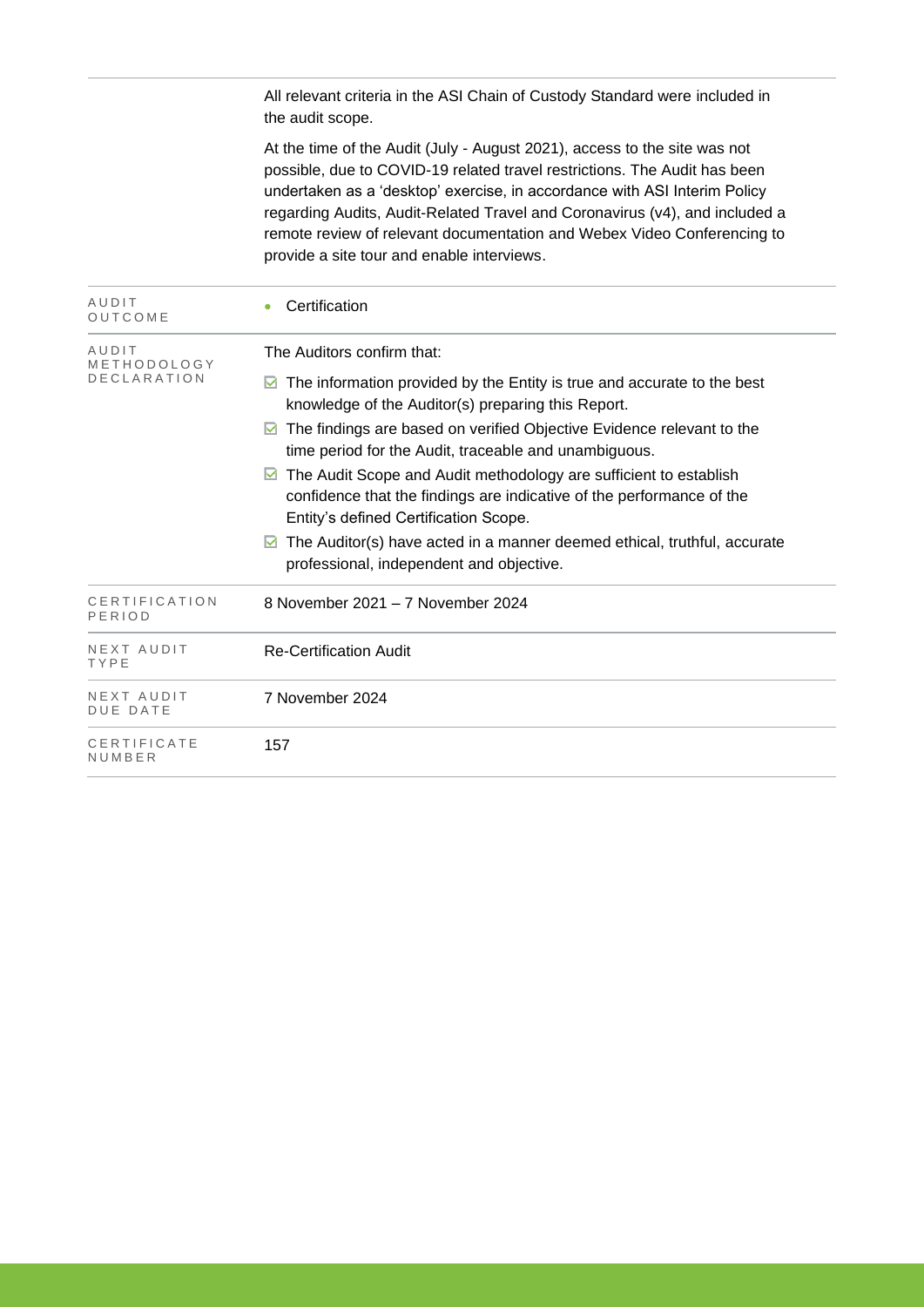### **SUMMARY OF FINDINGS**

| <b>CRITERION</b>                       | <b>RATING</b> | COMMENT                                                                                                                                                                                                                                                                                                                                                                                                                                                                                                                                                                            |  |
|----------------------------------------|---------------|------------------------------------------------------------------------------------------------------------------------------------------------------------------------------------------------------------------------------------------------------------------------------------------------------------------------------------------------------------------------------------------------------------------------------------------------------------------------------------------------------------------------------------------------------------------------------------|--|
| MANAGEMENT SYSTEM AND RESPONSIBILITIES |               |                                                                                                                                                                                                                                                                                                                                                                                                                                                                                                                                                                                    |  |
| 1.1 ASI membership                     | Conformance   | Evidenced that the Entity is registered as an ASI<br>Member, The Entity, BALL BPSA, is under the control<br>of Ball Corporation, Member of ASI in good standing<br>since 2015 and associated in the Production and<br>Transformation Class. Ball Corporation, as well as<br>Ball Corporation BPSA, is committed to complying<br>with all obligations to ASI membership and the ASI<br>Grievance Mechanism.<br>For more information access the links:<br>https://aluminium-stewardship.org/about-asi/asi-<br>members/ball-corporation/<br>https://www.ball.com/responsible-sourcing |  |
| 1.2 Management system                  | Conformance   | Evidenced that the Entity has a Management System<br>that meets all applicable requirements of the ASI<br>Chain of Custody Standard, in all Facilities under the<br>Entity's control that have CoC Material Custody, being<br>evidenced that the Entity has developed the ASI<br>Manual for Ball Corporation BPSA.                                                                                                                                                                                                                                                                 |  |
| 1.3 Management system<br>reviews       | Conformance   | Evidenced that the Entity has a Management System<br>that meets all applicable requirements of the ASI<br>Chain of Custody Standard, in all Facilities under the<br>Entity's Control that have CoC Material Custody,<br>being evidenced that the Entity has developed the ASI<br>Manual for Ball Corporation BPSA which is updated<br>periodically and to address areas that may generate<br>potential non-conformance risks.                                                                                                                                                      |  |
| 1.4 Management<br>representative       | Conformance   | Evidenced that the Entity appointed the VP of<br>Procurement of Ball Corporation BPSA as the<br>Management Representative who holds responsibility<br>and authority for compliance with all requirements of<br>the ASI Chain of Custody Standard applicable to Ball<br>Corporation BPSA, with full support from the<br>Sustainability team, Lean/IMS, ASI Change<br>Management team, ASI Representatives at the plants<br>and BPSA Internal Auditors to ensure an integrated<br>view of the organization, compliance with the criteria<br>and implementation of processes.         |  |
| 1.5 Training                           | Conformance   | Evidenced that the Entity implemented<br>communication and training measures for all<br>involvement with the ASI Chain of Custody<br>Certification, through training between 2020 and 2021<br>with the objective of making all the organization aware<br>of the importance and objectives of Ball in relation to<br>the Certification.                                                                                                                                                                                                                                             |  |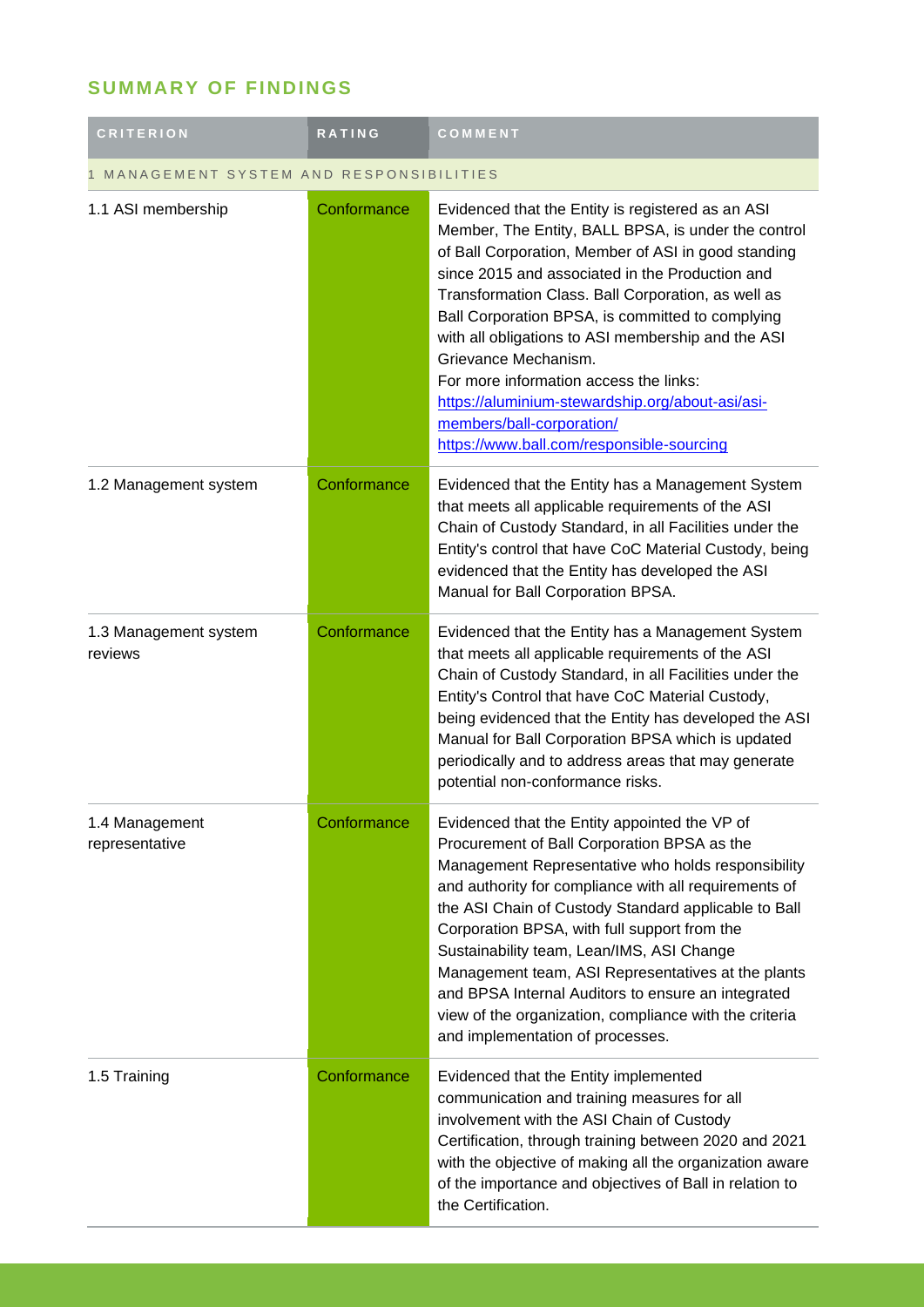| <b>CRITERION</b>                                                 | <b>RATING</b>  | COMMENT                                                                                                                                                                                                                                                                                                                                                                                                                        |  |
|------------------------------------------------------------------|----------------|--------------------------------------------------------------------------------------------------------------------------------------------------------------------------------------------------------------------------------------------------------------------------------------------------------------------------------------------------------------------------------------------------------------------------------|--|
| 1.6 Record keeping                                               | Conformance    | Evidenced that the Entity defined in the ASI Manual to<br>Ball Corporation BPSA and in the BPSA Certified<br>Metal Processes Procedure that all documents related<br>to the ASI Chain of Custody Standard must be stored<br>for a minimum of 5 years.                                                                                                                                                                          |  |
| 1.7a Reporting to ASI (Inputs<br>and Outputs)                    | Conformance    | Evidenced that the Entity defined in the ASI Manual<br>for Ball Corporation BPSA and in the BPSA Certified<br>Metal Processes Procedure the method to provide the<br>Input and Output Quantity of CoC Materials during the<br>calendar year, reporting the information no later than<br>3 months after each calendar year to the ASI<br>Secretariat.                                                                           |  |
| 1.7b Reporting to ASI (Input<br>Percentage)                      | Conformance    | Evidenced that the Entity defined in the ASI Manual<br>for Ball Corporation BPSA and in the BPSA Certified<br>Metal Processes Procedure the method to provide the<br>incoming quantity of CoC Materials during the<br>calendar year, reporting the information within a<br>maximum period of 3 months after each calendar year<br>for the ASI Secretariat.                                                                     |  |
| 1.7c Reporting to ASI (Positive<br>Balance)                      | Conformance    | Evidenced that the Entity defined in the ASI Manual<br>for Ball Corporation BPSA and in the BPSA Certified<br>Metal Processes Procedure the method to provide the<br>maximum Positive Balance in the calendar year<br>carried over to the subsequent Material Accounting<br>Period (if applicable), reporting the information no<br>later than 3 months after each calendar year to the<br><b>ASI Secretariat.</b>             |  |
| 1.7d Reporting to ASI (Internal<br>Overdraw)                     | Conformance    | Evidenced that the Entity defined in the ASI Manual<br>for Ball Corporation BPSA and in the BPSA Certified<br>Metal Processes Procedure the method for providing<br>the maximum Internal Overdraw within the calendar<br>year (if applicable), and the CoC Material Input<br>Quantity percentage that this represents, reporting the<br>information no later than 3 months after each calendar<br>year to the ASI Secretariat. |  |
| 1.7e Reporting to ASI (Eligible<br>Scrap)                        | Not Applicable | The Entity is not involved in Aluminium Re-<br>melting/Refining activities.                                                                                                                                                                                                                                                                                                                                                    |  |
| 1.7f Reporting to ASI (ASI<br>Credits from Casthouses)           | Not Applicable | The Entity is not engaged in producing Casthouse<br>Products.                                                                                                                                                                                                                                                                                                                                                                  |  |
| 1.7g Reporting to ASI (ASI<br>Credits purchased)                 | Not Applicable | The Entity is not using ASI Credits.                                                                                                                                                                                                                                                                                                                                                                                           |  |
| 2 OUTSOURCING CONTRACTORS                                        |                |                                                                                                                                                                                                                                                                                                                                                                                                                                |  |
| 2.1 Outsourcing Contractors in<br><b>CoC Certification Scope</b> | Not Applicable | The Entity decided not to use Outsourcing<br>Contractors for CoC Material.                                                                                                                                                                                                                                                                                                                                                     |  |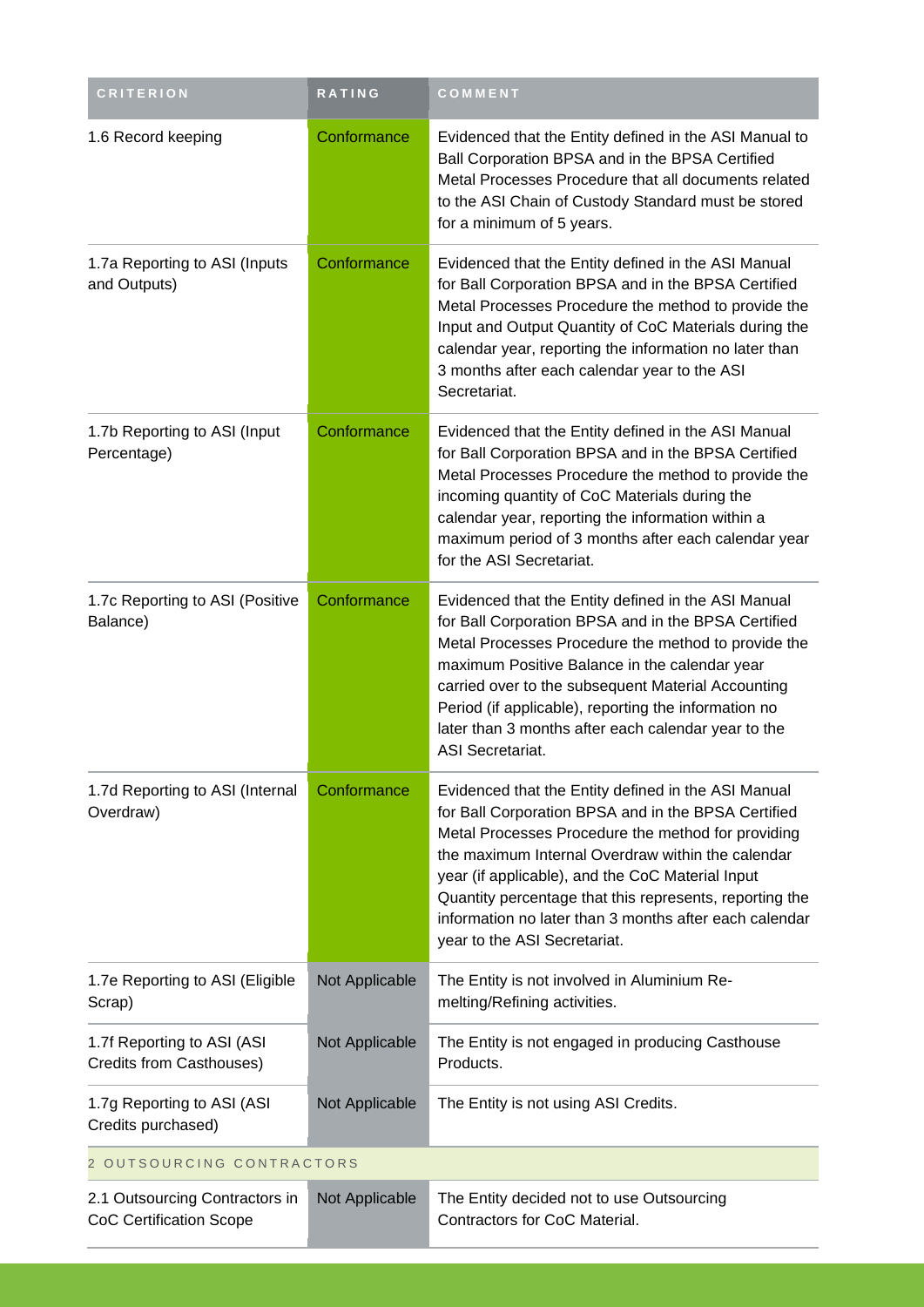| <b>CRITERION</b>                                                     | <b>RATING</b>  | COMMENT                                                                    |
|----------------------------------------------------------------------|----------------|----------------------------------------------------------------------------|
| 2.2a Control of CoC Material                                         | Not Applicable | The Entity decided not to use Outsourcing<br>Contractors for CoC Material. |
| 2.2b No further outsourcing                                          | Not Applicable | The Entity decided not to use Outsourcing<br>Contractors for CoC Material. |
| 2.2c Risk assessment                                                 | Not Applicable | The Entity decided not to use Outsourcing<br>Contractors for CoC Material. |
| 2.3 Output Quantity                                                  | Not Applicable | The Entity decided not to use Outsourcing<br>Contractors for CoC Material. |
| 2.4 Verification and record-<br>keeping                              | Not Applicable | The Entity decided not to use Outsourcing<br>Contractors for CoC Material. |
| 2.5 Error management                                                 | Not Applicable | The Entity decided not to use Outsourcing<br>Contractors for CoC Material. |
| METAL                                                                |                | 3 PRIMARY ALUMINIUM: CRITERIA FOR ASI BAUXITE, ASI ALUMINA AND ASI LIQUID  |
| 3.1a CoC Certification Scope<br>- Bauxite Mining                     | Not Applicable | This Criterion is not applicable to the Entity's<br>Certification Scope.   |
| 3.1b ASI Performance<br>Standard - Bauxite Mining                    | Not Applicable | This Criterion is not applicable to the Entity's<br>Certification Scope.   |
| 3.2a CoC Certification Scope<br>- Alumina Refining                   | Not Applicable | This Criterion is not applicable to the Entity's<br>Certification Scope.   |
| 3.2b ASI Performance<br>Standard - Alumina Refining                  | Not Applicable | This Criterion is not applicable to the Entity's<br>Certification Scope.   |
| 3.3a CoC Certification Scope<br>- Aluminium Smelting                 | Not Applicable | This Criterion is not applicable to the Entity's<br>Certification Scope.   |
| 3.3b ASI Performance<br>Standard - Aluminium<br>Smelting             | Not Applicable | This Criterion is not applicable to the Entity's<br>Certification Scope.   |
|                                                                      |                | 4 RECYCLED ALUMINIUM: CRITERIA FOR ELIGIBLE SCRAP AND ASI LIQUID METAL     |
| 4.1a CoC Certification Scope -<br>Aluminium Re-<br>Melting/Refining  | Not Applicable | This Criterion is not applicable to the Entity's<br>Certification Scope.   |
| 4.1b ASI Performance<br>Standard - Aluminium Re-<br>Melting/Refining | Not Applicable | This Criterion is not applicable to the Entity's<br>Certification Scope.   |
| 4.2a Pre-Consumer Scrap and<br>Dross                                 | Not Applicable | This Criterion is not applicable to the Entity's<br>Certification Scope.   |
| 4.2b Post-Consumer Scrap                                             | Not Applicable | This Criterion is not applicable to the Entity's<br>Certification Scope.   |
|                                                                      |                |                                                                            |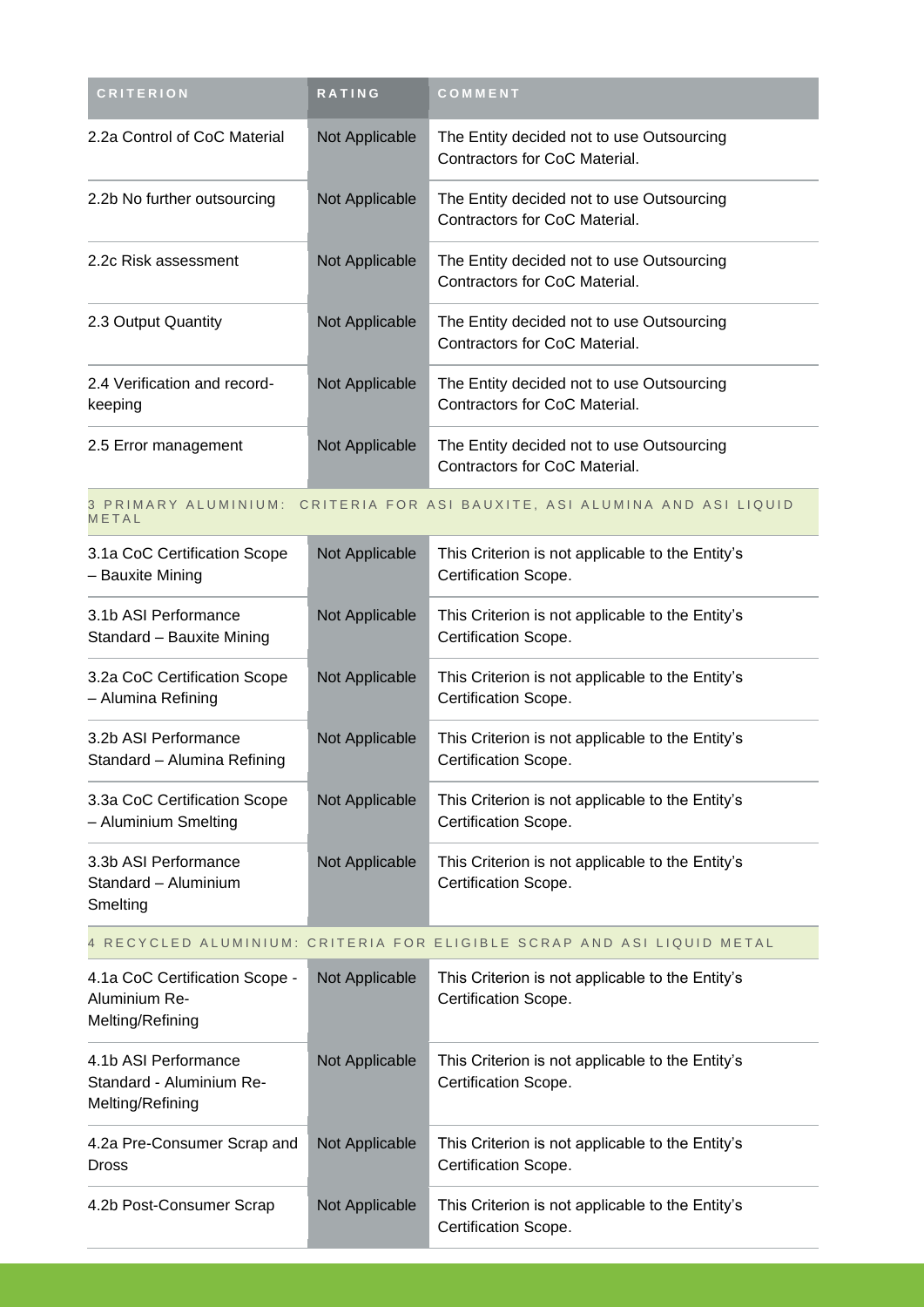| <b>CRITERION</b>                                      | RATING         | COMMENT                                                                                                                                                                                                                                                                                                                                                                                                                                                                                                                                                   |
|-------------------------------------------------------|----------------|-----------------------------------------------------------------------------------------------------------------------------------------------------------------------------------------------------------------------------------------------------------------------------------------------------------------------------------------------------------------------------------------------------------------------------------------------------------------------------------------------------------------------------------------------------------|
| 4.3a Supplier records                                 | Not Applicable | This Criterion is not applicable to the Entity's<br>Certification Scope.                                                                                                                                                                                                                                                                                                                                                                                                                                                                                  |
| 4.3b Cash payments                                    | Not Applicable | This Criterion is not applicable to the Entity's<br>Certification Scope.                                                                                                                                                                                                                                                                                                                                                                                                                                                                                  |
| 5 CASTHOUSES: CRITERIA FOR ASI ALUMINIUM              |                |                                                                                                                                                                                                                                                                                                                                                                                                                                                                                                                                                           |
| 5.1a CoC Certification Scope -<br>Casthouses          | Not Applicable | This Criterion is not applicable to the Entity's<br>Certification Scope.                                                                                                                                                                                                                                                                                                                                                                                                                                                                                  |
| 5.1b ASI Performance<br><b>Standard - Casthouses</b>  | Not Applicable | This Criterion is not applicable to the Entity's<br>Certification Scope.                                                                                                                                                                                                                                                                                                                                                                                                                                                                                  |
| 5.2 Casthouse Products                                | Not Applicable | This Criterion is not applicable to the Entity's<br>Certification Scope.                                                                                                                                                                                                                                                                                                                                                                                                                                                                                  |
| 6 POST-CASTHOUSE: CRITERIA FOR ASI ALUMINIUM          |                |                                                                                                                                                                                                                                                                                                                                                                                                                                                                                                                                                           |
| 6.1a CoC Certification Scope -<br>Post-Casthouse      | Conformance    | Evidenced that all Ball Corporation BPSA's operating<br>plants are part of the Entity's CoC Certification Scope,<br>all plants will be able to receive and produce ASI<br>Aluminium, as established by the ASI Chain of<br>Custody Standard.                                                                                                                                                                                                                                                                                                              |
| 6.1b ASI Performance<br>Standard - Post-Casthouse     | Conformance    | Evidenced that all Ball Corporation BPSA's operating<br>plants are part of the Entity's CoC Certification Scope,<br>all plants will be able to receive and produce ASI<br>Aluminium, as established by the ASI Chain of<br>Custody Standard.<br>Evidenced that the Entity is working to get its entire<br>supply chain certified to ASI Performance and Chain<br>of Custody Standards so it can buy aluminum from<br>certified sources.                                                                                                                   |
| 6.1c Sourcing ASI Aluminium                           | Conformance    | Evidenced that all Ball Corporation BPSA's operating<br>plants are part of the Entity's CoC Certification Scope,<br>all plants will be able to receive and produce ASI<br>Aluminium, as established by the ASI Chain of<br>Custody Standard.                                                                                                                                                                                                                                                                                                              |
|                                                       |                | 7 DUE DILIGENCE FOR NON-COC INPUTS AND RECYCLABLE SCRAP MATERIAL                                                                                                                                                                                                                                                                                                                                                                                                                                                                                          |
| 7.1a Responsible sourcing<br>policy (anti-corruption) | Conformance    | Evidenced that the Entity requires its suppliers, mainly<br>metal, to comply with Ball's Supplier Guiding<br>Principles. The principles have been developed with<br>input from key stakeholders, including customers and<br>investors, and require suppliers to comply and<br>demonstrate them. These principles cover legal,<br>labor, human rights, environment, health and safety,<br>antitrust, bribery and anti-corruption, tax compliance,<br>sanctions and compliance practices. The document is<br>available on the Entity's website, shared with |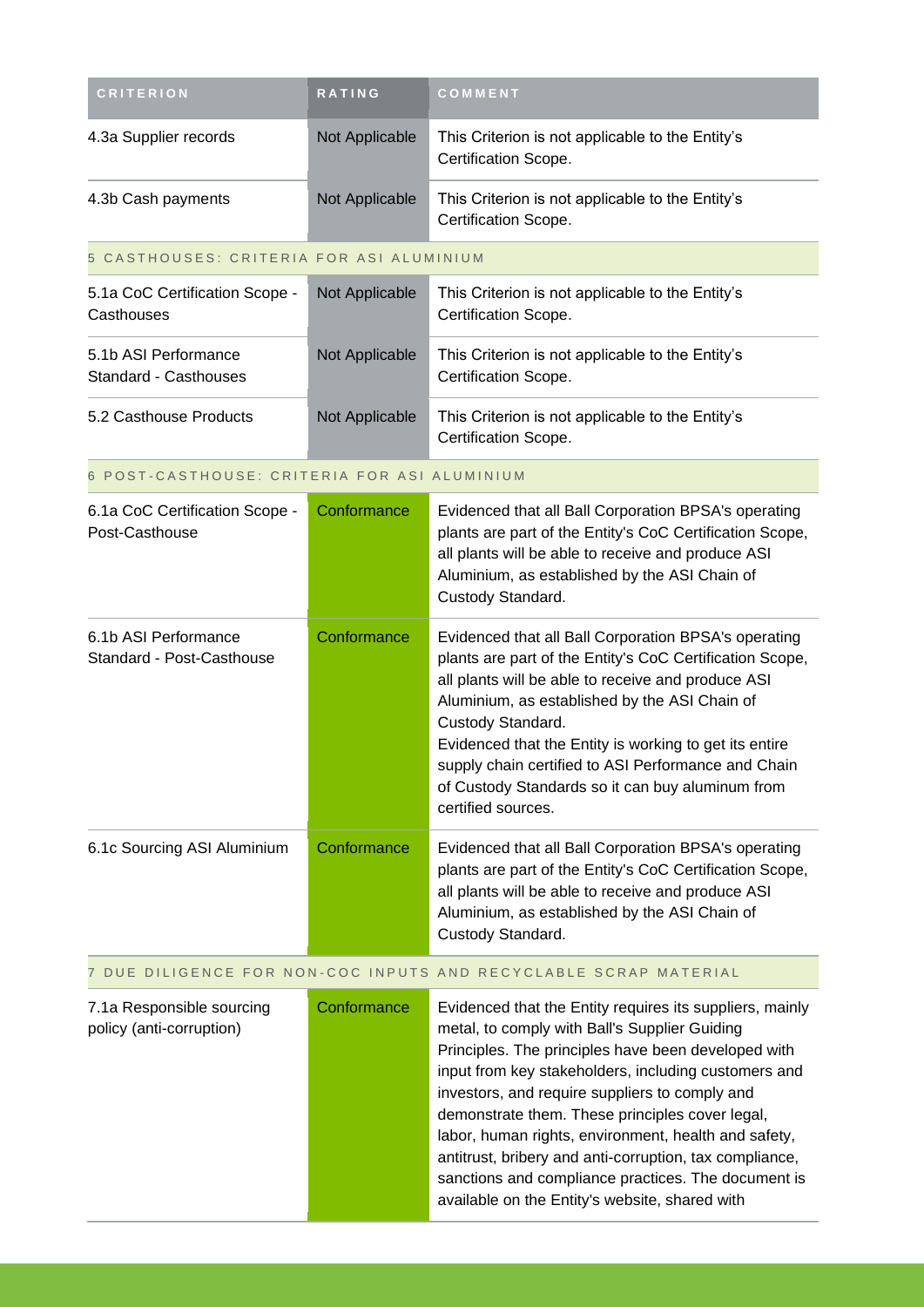| <b>CRITERION</b>                                                               | RATING      | COMMENT                                                                                                                                                                                                                                                                                                                                                                                                                                                                                                                                                                                                                                                                                                                                                                                                                                                                        |
|--------------------------------------------------------------------------------|-------------|--------------------------------------------------------------------------------------------------------------------------------------------------------------------------------------------------------------------------------------------------------------------------------------------------------------------------------------------------------------------------------------------------------------------------------------------------------------------------------------------------------------------------------------------------------------------------------------------------------------------------------------------------------------------------------------------------------------------------------------------------------------------------------------------------------------------------------------------------------------------------------|
|                                                                                |             | suppliers and incorporates references to the same or<br>similar practices in contractual relationships.<br>For more information, access Ball's Supplier Guiding<br>Principles at the link:<br>https://www.ball.com/responsible-sourcing                                                                                                                                                                                                                                                                                                                                                                                                                                                                                                                                                                                                                                        |
| 7.1b Responsible sourcing<br>policy (responsible sourcing)                     | Conformance | Evidenced that the Entity requires its suppliers to<br>comply with Ball's Supplier Guiding Principles. The<br>principles have been developed with input from key<br>stakeholders, including customers and investors, and<br>require suppliers to comply and demonstrate them.<br>These principles cover legal, labor, human rights,<br>environment, health and safety, antitrust, bribery and<br>anti-corruption, tax compliance, sanctions and<br>compliance practices. The document is available on<br>the Entity's website, shared with suppliers and<br>incorporates references to the same or similar<br>practices in contractual relationships.<br>For more information, access Ball's Supplier Guiding<br>Principles at the link:<br>https://www.ball.com/responsible-sourcing                                                                                          |
| 7.1c Responsible sourcing<br>policy (human rights due<br>diligence)            | Conformance | Evidenced that the Entity requires its suppliers to<br>comply with Ball's Supplier Guiding Principles. The<br>principles have been developed with input from key<br>stakeholders, including customers and investors, and<br>require suppliers to comply and demonstrate them.<br>These principles cover legal, labor, human rights,<br>environment, health and safety, antitrust, bribery and<br>anti-corruption, tax compliance, sanctions and<br>compliance practices. The document is available on<br>the Entity's website, shared with suppliers and<br>incorporates references to the same or similar<br>practices in contractual relationships.<br>For more information access the Code of Conduct on<br>the link:<br>https://www.ball.com/codeofconduct<br>For more information access the Human Rights Due<br>Diligence at the link:<br>www.ball.com/human-trafficking |
| 7.1d Responsible sourcing<br>policy (conflict affected and<br>high risk areas) | Conformance | Evidenced that the Entity requires its suppliers to<br>comply with Ball's Supplier Guiding Principles. The<br>principles have been developed with input from key<br>stakeholders, including customers and investors, and<br>require suppliers to comply and demonstrate them.<br>These principles cover legal, labor, human rights,<br>environment, health and safety, antitrust, bribery and<br>anti-corruption, tax compliance, sanctions and<br>compliance practices. The document is available on<br>the Entity's website, shared with suppliers and                                                                                                                                                                                                                                                                                                                       |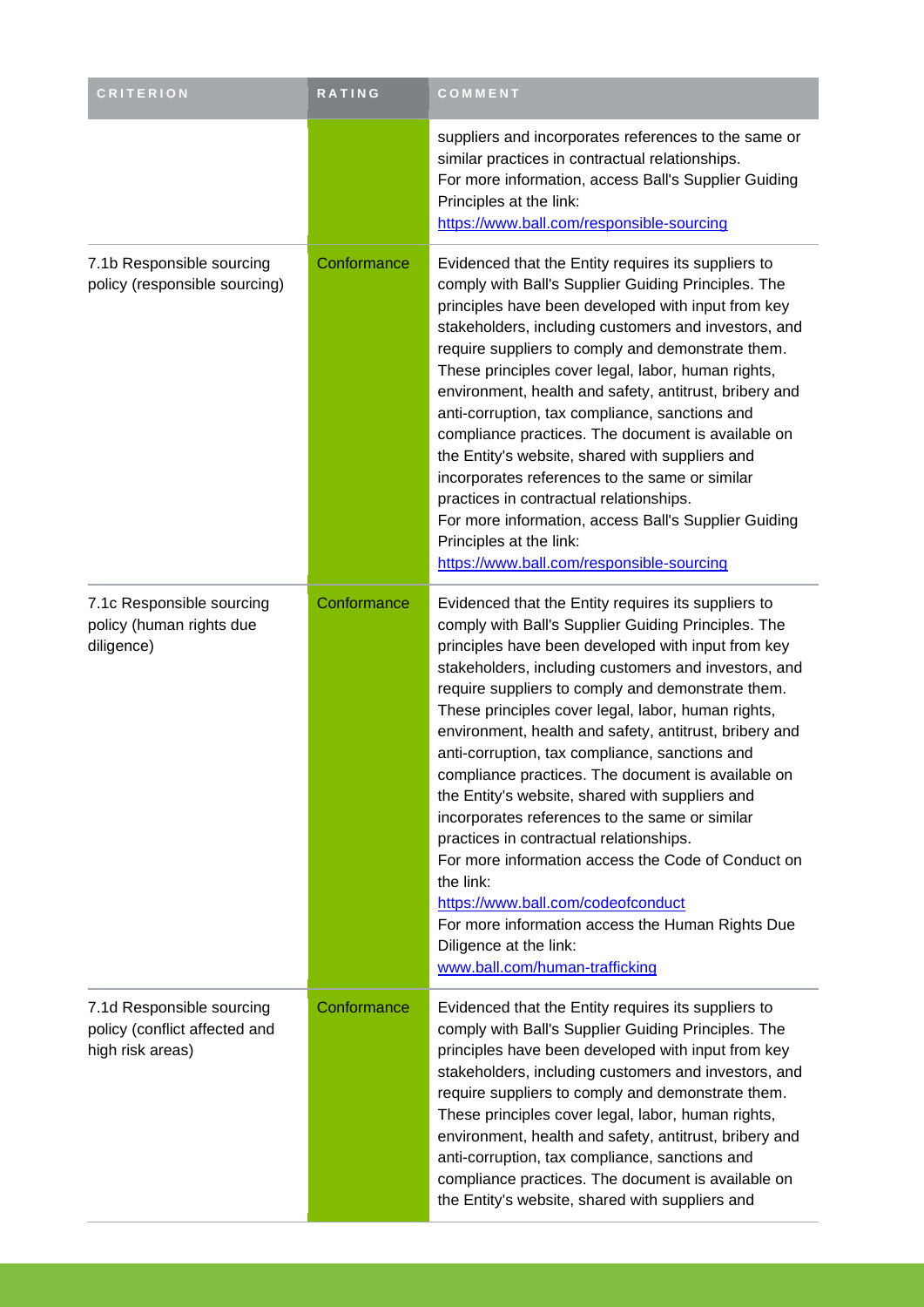| <b>CRITERION</b>                            | <b>RATING</b>  | COMMENT                                                                                                                                                                                                                                                                                                                                                                                                                                                                                                                                                                                                                |
|---------------------------------------------|----------------|------------------------------------------------------------------------------------------------------------------------------------------------------------------------------------------------------------------------------------------------------------------------------------------------------------------------------------------------------------------------------------------------------------------------------------------------------------------------------------------------------------------------------------------------------------------------------------------------------------------------|
|                                             |                | incorporates references to the same or similar<br>practices in contractual relationships.<br>For more information access the Code of Conduct on<br>the link:<br>https://www.ball.com/codeofconduct<br>For more information access the Human Rights Due<br>Diligence at the link:<br>www.ball.com/human-trafficking                                                                                                                                                                                                                                                                                                     |
| 7.2 Risk assessment                         | Conformance    | Evidenced that the Entity assesses the risks of non-<br>compliance with its Responsible Sourcing Policy for<br>CoC Materials, Non-CoC Materials and Recyclable<br>Scrap Materials, through the use of Ball's Responsible<br>Sourcing Framework. Evidenced that the Corporate<br>Sustainability team also monitors the SEDEX profile<br>(Sedex Members Ethical Trade Audit) of suppliers,<br>especially for aluminium, ink and coatings suppliers.<br>Evidenced that the Entity, in its supplier approval<br>process, checks the aspects of social responsibility,<br>as well as the applicable environmental licenses. |
| 7.3 Complaints mechanism                    | Conformance    | Evidenced that the Entity's Code of Business Ethics<br>Conduct, posted on the company's website lists<br>several ways to submit complaints through the<br>compliance hotlines, including specific telephone<br>numbers for each country, as well as the address for<br>our Hotline website. Hotlines can be accessed by Ball<br>employees, suppliers and any other outside parties.                                                                                                                                                                                                                                    |
| 8 MASS BALANCE SYSTEM:                      |                | COC MATERIAL AND ASI ALUMINIUM                                                                                                                                                                                                                                                                                                                                                                                                                                                                                                                                                                                         |
| 8.1 Material Accounting<br>System           | Conformance    | Evidenced that the Entity has developed a certified<br>metal Mass Balance System, with analysis reports<br>and spreadsheets, integrated with its existing control<br>systems (SAP and with Metal Balance support)<br>controlling ASI Aluminium inputs and outputs,<br>determining the input and output volumes and<br>percentages in the system.                                                                                                                                                                                                                                                                       |
| 8.2a Post-Consumer Scrap                    | Not Applicable | This Criterion is not applicable to the Entity's<br>Certification Scope.                                                                                                                                                                                                                                                                                                                                                                                                                                                                                                                                               |
| 8.2b Pre-Consumer Scrap<br>(total)          | Not Applicable | This Criterion is not applicable to the Entity's<br>Certification Scope.                                                                                                                                                                                                                                                                                                                                                                                                                                                                                                                                               |
| 8.2c Pre-Consumer Scrap<br>(Eligible Scrap) | Not Applicable | This Criterion is not applicable to the Entity's<br>Certification Scope.                                                                                                                                                                                                                                                                                                                                                                                                                                                                                                                                               |
| 8.3 Material Accounting Period              | Conformance    | Evidenced that the Entity has developed a certified<br>metal Mass Balance System with a 12 month Material<br>Accounting Period and with validations every 3<br>months, with analysis reports and spreadsheets,<br>integrated with its existing control systems (SAP and                                                                                                                                                                                                                                                                                                                                                |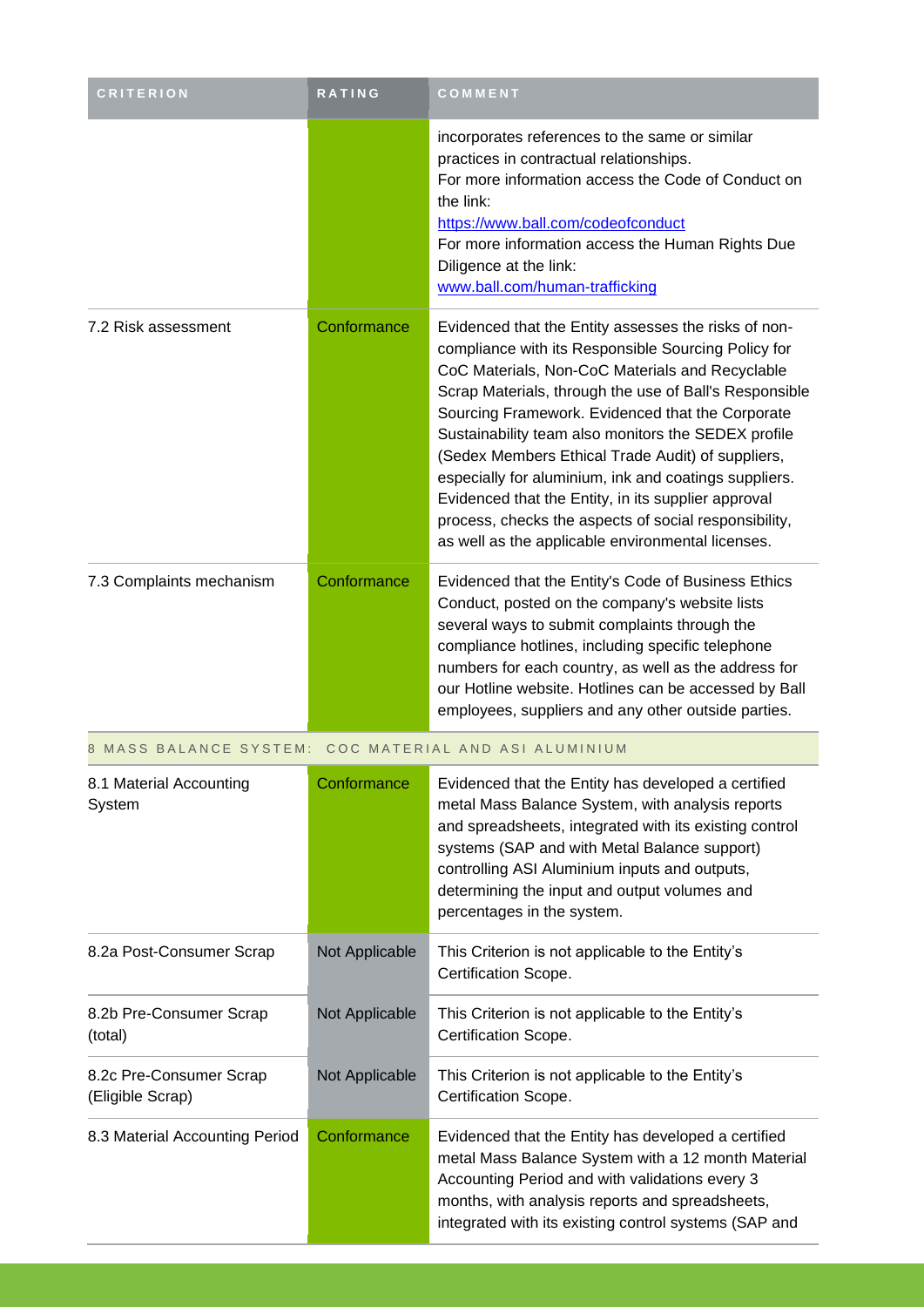| <b>CRITERION</b>                                            | RATING         | COMMENT                                                                                                                                                                                                                                                                                                                                                                                                                                                                                                  |
|-------------------------------------------------------------|----------------|----------------------------------------------------------------------------------------------------------------------------------------------------------------------------------------------------------------------------------------------------------------------------------------------------------------------------------------------------------------------------------------------------------------------------------------------------------------------------------------------------------|
|                                                             |                | with Metal Balance support) controlling ASI Aluminium<br>inputs and outputs, determining the input and output<br>volumes and percentages in the system balances.                                                                                                                                                                                                                                                                                                                                         |
| 8.4 Input Percentage                                        | Conformance    | Evidenced that the Entity determined the method to<br>calculate and record the Input Percentage for the 12-<br>month Material Accounting Period, using the<br>Calculation:<br>Input Percentage = (Input Quantity of CoC Material) x<br>100 / (Input Quantity of CoC Material) + (Input<br>Quantity of Non-CoC Material)                                                                                                                                                                                  |
| 8.5 Input Percentage<br>(Aluminium Re-<br>Melting/Refining) | Not Applicable | This Criterion is not applicable to the Entity's<br>Certification Scope.                                                                                                                                                                                                                                                                                                                                                                                                                                 |
| 8.6 Output Quantity<br>determination                        | Conformance    | Evidenced that the Entity determined the method to<br>calculate and record the Input Percentage for the 12-<br>month Material Accounting Period.<br>Evidenced that the Entity, with the information on the<br>percentage and volume of the ASI Aluminium under<br>the control of Ball Corporation BPSA, will carry out the<br>calculations of the mass balance and availability of<br>the metal for sale (cans and ends) discounting<br>process losses (scrap).                                          |
| 8.7 Output Quantity<br>designation                          | Conformance    | Evidenced that the Entity determined the method to<br>calculate and record the Output Quantity for the 12-<br>month Material Accounting Period, being considered<br>as 100% CoC Material.<br>Evidenced that the Entity, with the information on the<br>percentage and volume of the ASI Aluminium under<br>the control of Ball Corporation BPSA, will carry out the<br>calculations of the mass balance and availability of<br>the metal for sale (cans and ends) discounting<br>process losses (scrap). |
| 8.8 Output Quantity - Pre-<br><b>Consumer Scrap</b>         | Conformance    | Evidenced that the Entity produces Pre-Consumer<br>Scrap during its production process, being possible to<br>use the Input Percentage for the Material Accounting<br>Period provided to determine the Output Quantity of<br>Eligible Scrap.                                                                                                                                                                                                                                                              |
| 8.9 Outputs not exceed Inputs                               | Conformance    | Evidenced that the Entity has determined the method<br>to calculate and record the total percentage of CoC<br>Materials for the 12-month Accounting period,<br>ensuring that the total output of CoC Material and/or<br>Eligible Scrap does not proportionally exceed the<br>Input Percentage as applied to total input of CoC<br>Material and/or Eligible Scrap during the Material<br>Accounting Period.                                                                                               |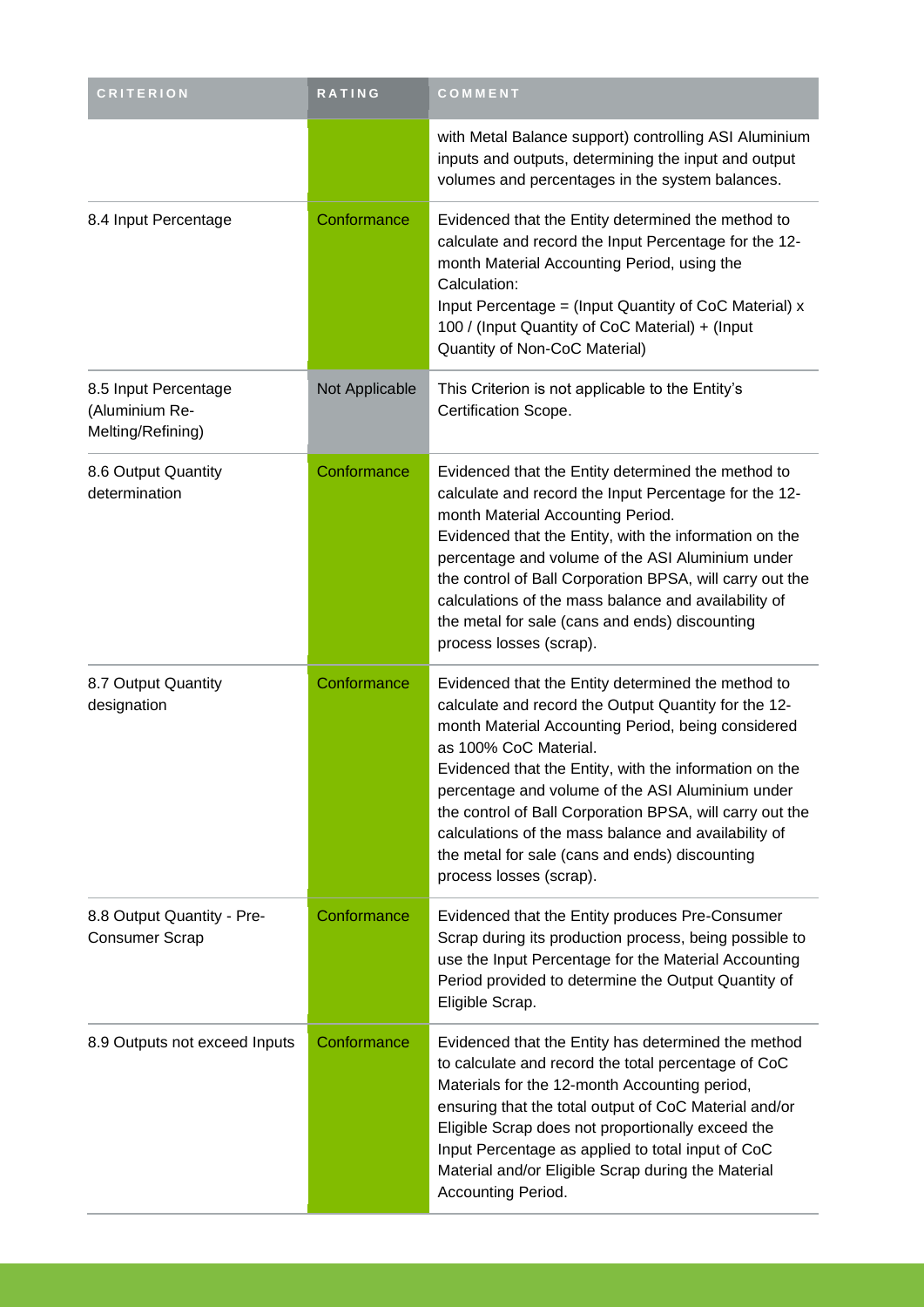| <b>CRITERION</b>                                         | RATING      | COMMENT                                                                                                                                                                                                                                                                                                                                                                                                                                                                                                                                                                                              |
|----------------------------------------------------------|-------------|------------------------------------------------------------------------------------------------------------------------------------------------------------------------------------------------------------------------------------------------------------------------------------------------------------------------------------------------------------------------------------------------------------------------------------------------------------------------------------------------------------------------------------------------------------------------------------------------------|
| 8.10a Internal Overdraws (not<br>exceed 20%)             | Conformance | Evidenced that the Entity has determined the method<br>to calculate and record the total percentage of CoC<br>Materials for the 12-month Accounting period,<br>ensuring that the total output of CoC Material and/or<br>Eligible Scrap does not proportionally exceed the<br>Input Percentage as applied to total input of CoC<br>Material and/or Eligible Scrap input during the<br>Material Accounting Period.<br>Evidenced that the Entity has determined that the<br>Internal Overdraw must not exceed 20% of the total<br>Input Quantity of CoC Material for the Material<br>Accounting Period. |
| 8.10b Internal Overdraws (not<br>exceed affected amount) | Conformance | Evidenced that the Entity has determined the method<br>to calculate and record the total percentage of CoC<br>Materials for the 12-month Accounting period,<br>ensuring that the total output of CoC Material and/or<br>Eligible Scrap does not proportionally exceed the<br>Input Percentage as applied to total input of CoC<br>Material and/or Eligible Scrap during the Material<br>Accounting Period.<br>Evidenced that the Entity has determined that the<br>Internal Overdraw must not exceed the total amount<br>of CoC Material for the Material Accounting Period.                         |
| 8.10c Internal Overdraws<br>(period to make up)          | Conformance | Evidenced that the Entity has determined the method<br>to calculate and record the total percentage of CoC<br>Materials for the 12-month Accounting period,<br>ensuring that the total output of CoC Material and/or<br>Eligible Scrap does not proportionally exceed the<br>Input Percentage as applied to total input of CoC<br>Material and/or Eligible Scrap during the Material<br>Accounting Period.<br>Evidenced that the Entity determined that the Internal<br>Overdraw shall be made up within the subsequent<br>Material Accounting Period.                                               |
| 8.11a Positive Balance (carry<br>over)                   | Conformance | Evidenced that the Entity has developed a certified<br>metal Mass Balance System with a 12 month Material<br>Accounting Period and with validations every 3<br>months, with analysis reports and spreadsheets,<br>integrated with its existing control systems (SAP and<br>with Metal Balance support) controlling ASI Aluminium<br>inputs and outputs, determining the input and output<br>volumes and percentages in the system balances.                                                                                                                                                          |
| 8.11b Positive Balance<br>(expiry)                       | Conformance | Evidenced that the Entity has developed a certified<br>metal Mass Balance System with a 12 month Material<br>Accounting Period and with validations every 3<br>months, with analysis reports and spreadsheets,<br>integrated with its existing control systems (SAP and<br>with Metal Balance support) controlling ASI certified<br>metal inputs and outputs, determining the input and                                                                                                                                                                                                              |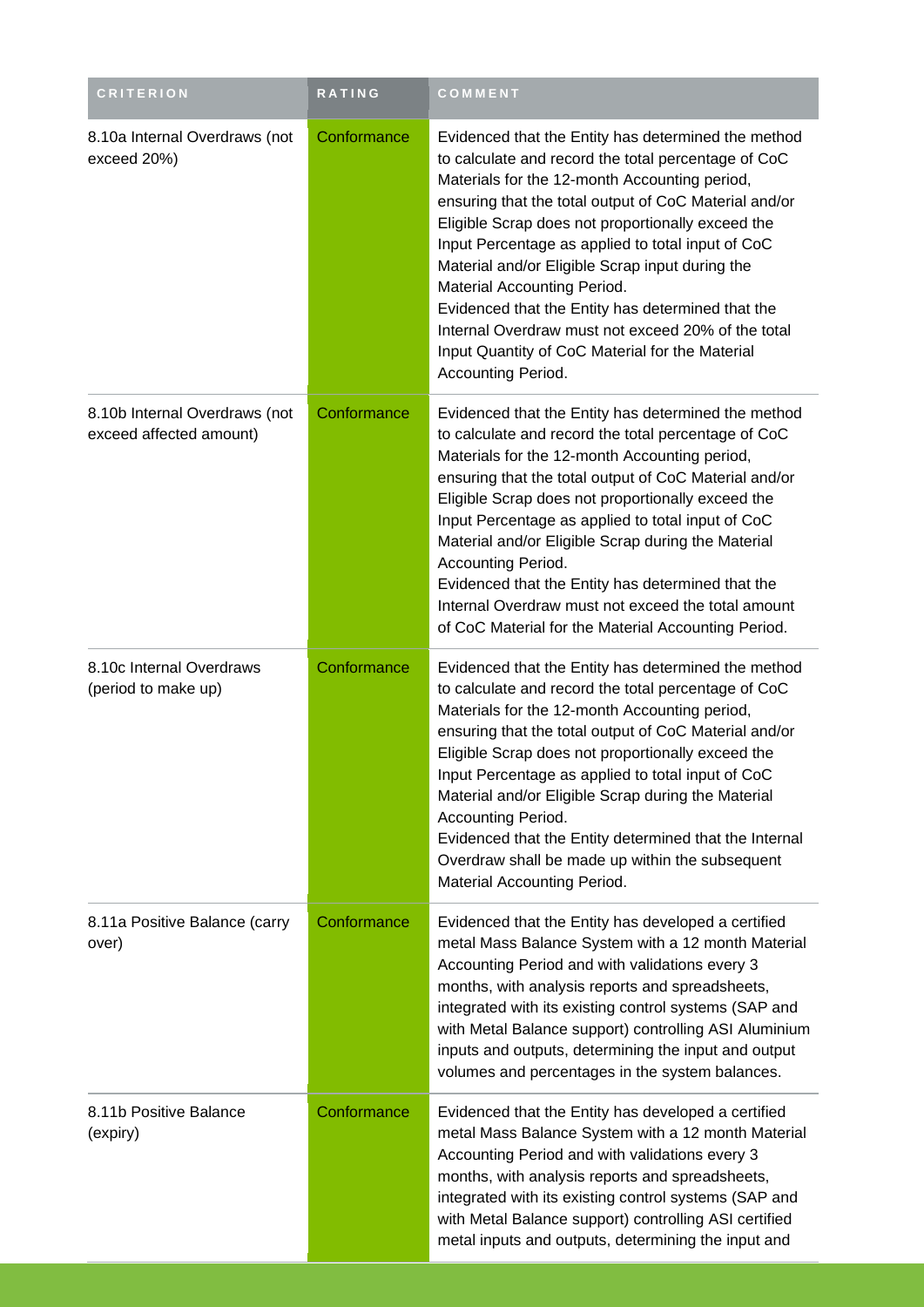| <b>CRITERION</b>                  | RATING      | COMMENT                                                                                                                                                                                                                                                                                                                                                                                                                                                                                                                                                                                        |
|-----------------------------------|-------------|------------------------------------------------------------------------------------------------------------------------------------------------------------------------------------------------------------------------------------------------------------------------------------------------------------------------------------------------------------------------------------------------------------------------------------------------------------------------------------------------------------------------------------------------------------------------------------------------|
|                                   |             | output volumes and percentages in the system<br>balances.                                                                                                                                                                                                                                                                                                                                                                                                                                                                                                                                      |
| <b>ISSUING COC DOCUMENTS</b><br>9 |             |                                                                                                                                                                                                                                                                                                                                                                                                                                                                                                                                                                                                |
| 9.1 Shipments and transfers       | Conformance | Evidenced that the Entity has defined the CoC<br>Document that will be sent in all shipments of CoC<br>Material, considering that the aluminum cans are<br>accompanied by invoices / delivery notes, which<br>contain information about the shipment, issuing<br>company, recipient, product type, net shipping weight,<br>date and reference number. Ends and scrap may also<br>be accompanied by those invoices / guides and will<br>be reported in the CoC Document.                                                                                                                        |
| 9.2a Date of issue                | Conformance | Evidenced that the Entity has defined the CoC<br>Document that will be sent in all shipments of CoC<br>Material containing information on the date of<br>issuance of the CoC Document, considering that<br>aluminum cans are accompanied by invoices /<br>delivery notes, which contain shipping information<br>such as issuing company, recipient, product type, net<br>shipping weight, date, and reference number. Ends<br>and scrap may also be accompanied by those<br>invoices / guides and will be reported in the CoC<br>Document.                                                     |
| 9.2b Reference number             | Conformance | Evidenced that the Entity has defined the CoC<br>Document that will be sent in all shipments of CoC<br>Material containing a Reference Number for the CoC<br>Document, which is linked to the Entity's Material,<br>considering that aluminum cans are accompanied by<br>invoices / delivery notes, which contain information<br>about the shipment, such as issuing company,<br>recipient, product type, net weight of shipment, date,<br>and reference number. Ends and scrap may also be<br>accompanied by those invoices / guides and will be<br>reported in the CoC Document.             |
| 9.2c Issuing Entity               | Conformance | Evidenced that the Entity has defined the CoC<br>Document that will be sent in all shipments of CoC<br>Material containing the identity, address and CoC<br>Certification number of the Entity issuing the CoC<br>Document, considering that the aluminum cans are<br>accompanied by invoices / delivery notes, which<br>contain information about the shipment, such as<br>issuing company, recipient, product type, net<br>shipment weight, date, and reference number. Ends<br>and scrap may also be accompanied by those<br>invoices / guides and will be reported in the CoC<br>Document. |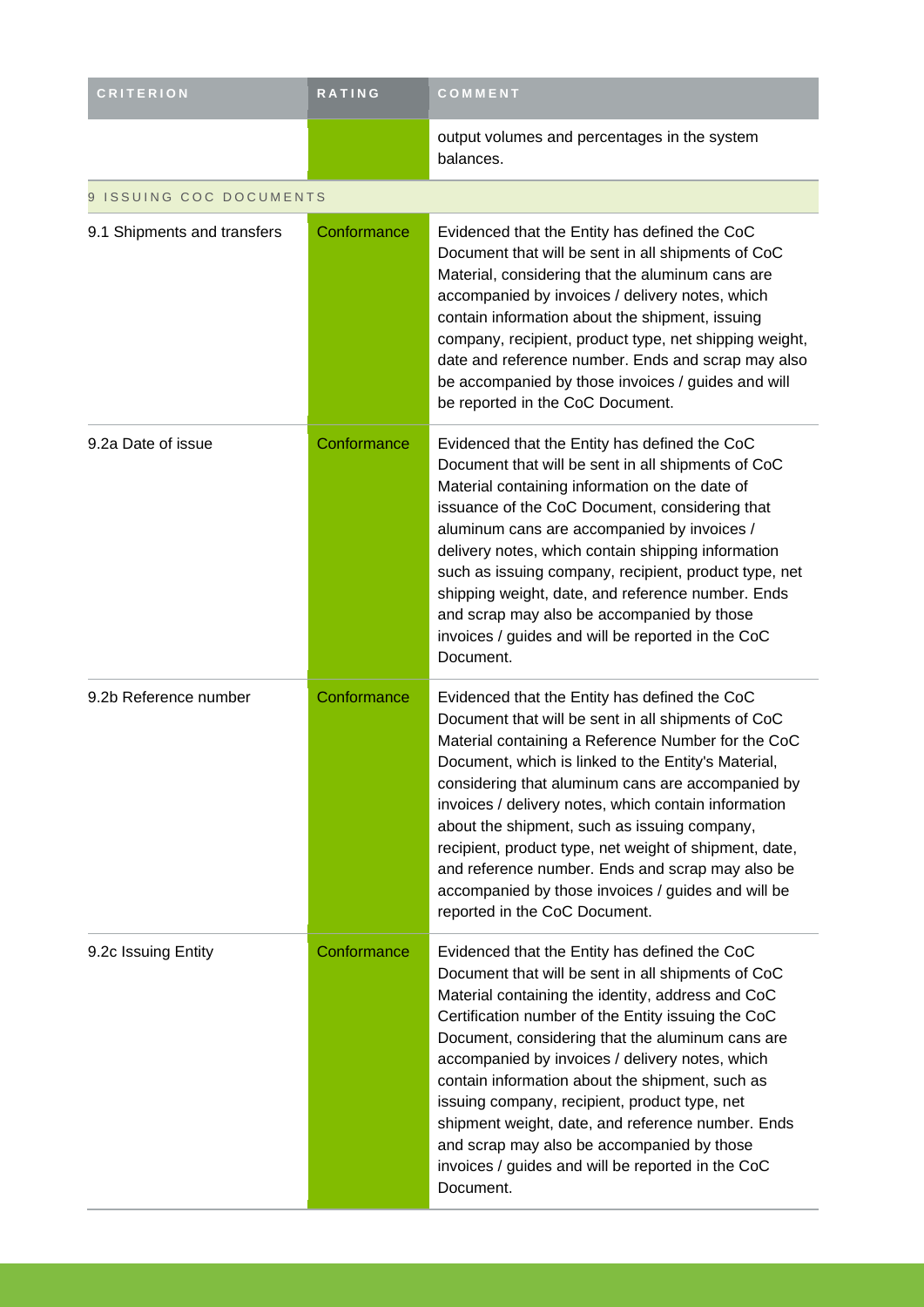| <b>CRITERION</b>           | <b>RATING</b> | COMMENT                                                                                                                                                                                                                                                                                                                                                                                                                                                                                                                                                                                                                                                     |
|----------------------------|---------------|-------------------------------------------------------------------------------------------------------------------------------------------------------------------------------------------------------------------------------------------------------------------------------------------------------------------------------------------------------------------------------------------------------------------------------------------------------------------------------------------------------------------------------------------------------------------------------------------------------------------------------------------------------------|
| 9.2d Receiving customer    | Conformance   | Evidenced that the Entity has defined the CoC<br>Document that will be sent in all shipments of CoC<br>Material containing the identity and address of the<br>customer receiving the CoC Material and, if it is<br>another CoC Certified Entity, its CoC Certification<br>number, considering that the aluminium cans are<br>accompanied by invoices / delivery notes, which<br>contain information about the shipment, such as<br>issuing company, recipient, product type, net weight<br>of the shipment, date and reference number. Ends<br>and scrap may also be accompanied by those<br>invoices / guides and will be reported in the CoC<br>Document. |
| 9.2e Responsible employee  | Conformance   | Evidenced that the Entity has defined that every<br>quarter, the Sustainability team will carry out a pre-<br>validation of the mass balance and will issue an<br>electronic CoC Document, in accordance with ASI<br>specifications and referring to shipments of aluminium<br>cans, ends and scrap sent composed of certified<br>metal, for each customer who has received a certified<br>volume of cans.                                                                                                                                                                                                                                                  |
| 9.2f Conformance statement | Conformance   | Evidenced that the Entity has defined the CoC<br>Document that will be sent in all shipments of CoC<br>Material, its CoC Certification number and<br>conformance statement, considering that aluminum<br>cans are accompanied by invoices / delivery notes,<br>which contain information about the shipment, such<br>as issuing company, recipient, product type, net<br>shipment weight, date, and reference number. Ends<br>and scrap may also be accompanied by those<br>invoices / guides and will be reported in the CoC<br>Document.                                                                                                                  |
| 9.2g Type of CoC Material  | Conformance   | Evidenced that the Entity has defined the CoC<br>Document that will be sent in all shipments of CoC<br>Material, its CoC Certification number and type of<br>CoC Material in the shipment, considering that<br>aluminum cans are accompanied by invoices /<br>delivery notes, which contain information about the<br>shipment, such as issuing company, recipient, product<br>type, net shipment weight, date, and reference<br>number. Ends and scrap may also be accompanied<br>by those invoices / guides and will be reported in the<br>CoC Document.                                                                                                   |
| 9.2h Mass of CoC Material  | Conformance   | Evidenced that the Entity has defined the CoC<br>Document that will be sent in all shipments of CoC<br>Material, its CoC Certification number and mass of<br>CoC Material in the shipment, considering that<br>aluminum cans are accompanied by invoices /<br>packing slips, which contain information about the                                                                                                                                                                                                                                                                                                                                            |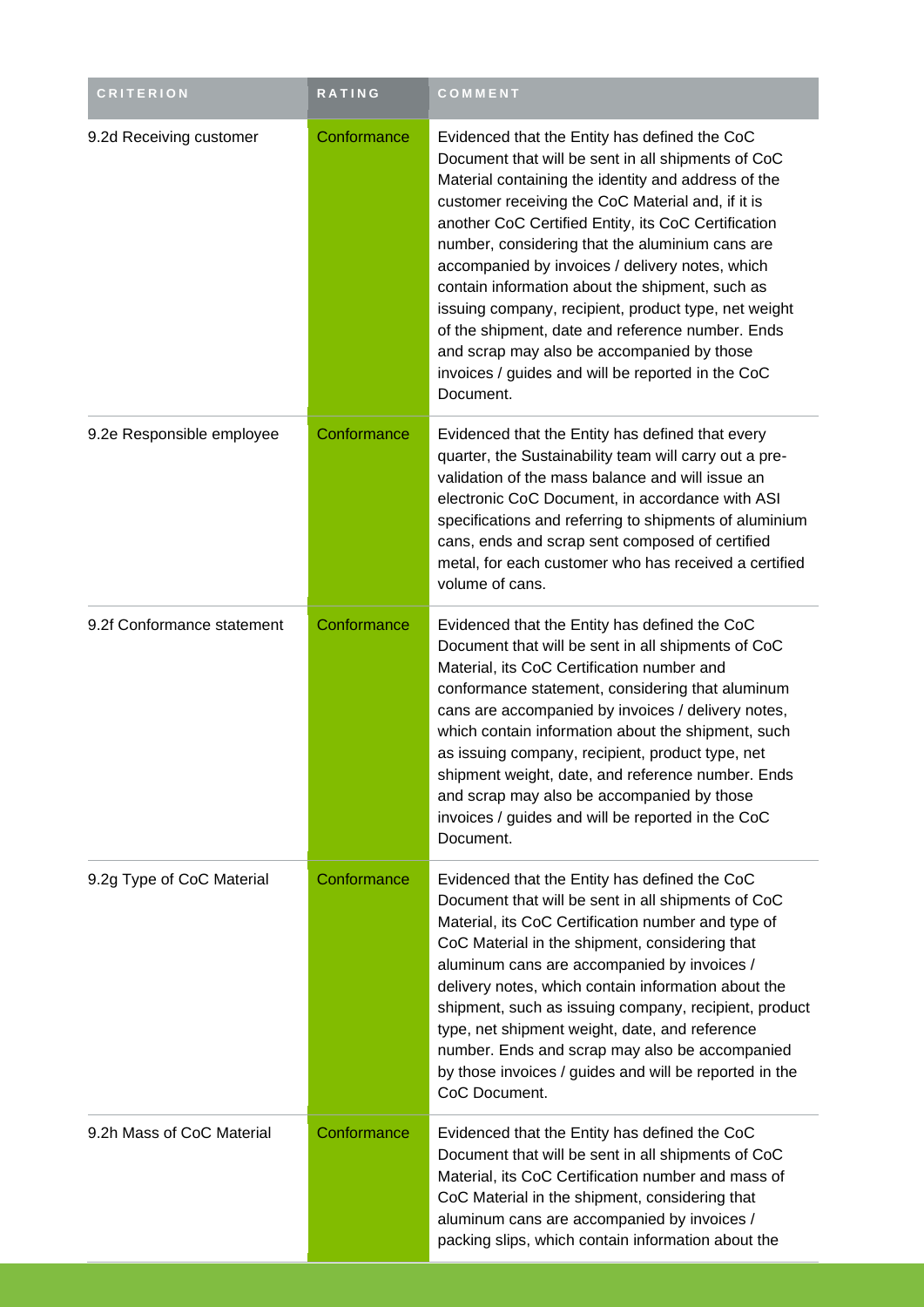| <b>CRITERION</b>                                | RATING         | COMMENT                                                                                                                                                                                                                                                                                                                                                                                                                                                                                                                                               |
|-------------------------------------------------|----------------|-------------------------------------------------------------------------------------------------------------------------------------------------------------------------------------------------------------------------------------------------------------------------------------------------------------------------------------------------------------------------------------------------------------------------------------------------------------------------------------------------------------------------------------------------------|
|                                                 |                | shipment such as issuing company, recipient, product<br>type, net weight of shipment, date, and reference<br>number. Ends and scrap may also be accompanied<br>by those invoices / guides and will be reported in the<br>CoC Document.                                                                                                                                                                                                                                                                                                                |
| 9.2i Mass of total material                     | Conformance    | Evidenced that the Entity has defined the CoC<br>Document that will be sent in all shipments of CoC<br>Material, its CoC Certification number and mass of<br>total Material in the shipment, considering that<br>aluminum cans are accompanied by invoices / guides<br>that contain information about the shipment, such as<br>issuing company, recipient, product type, net<br>shipment weight, date, and reference number. Ends<br>and scrap may also be accompanied by those<br>invoices / guides and will be reported in the CoC<br>Document.     |
| 9.3a Sustainability Data<br>(optional)          | Not Applicable | This Criterion is not applicable to the Entity's<br>Certification Scope.                                                                                                                                                                                                                                                                                                                                                                                                                                                                              |
| 9.3b Sustainability Data<br>(passing on)        | Conformance    | Evidenced that the Entity has defined the CoC<br>Document that will be sent in all shipments of CoC<br>Material, its CoC Certification number and mass of the<br>total Material in the shipment, considering that<br>aluminum cans are accompanied by invoices / guides<br>that contain information about the shipment, such as<br>issuing company, recipient, product type, net<br>shipment weight, date, and reference number. Ends<br>and scrap may also be accompanied by those<br>invoices / guides and will be reported in the CoC<br>Document. |
| 9.3c Post-Casthouse ASI<br>Certification status | Conformance    | Evidenced that the Entity defined that every quarter,<br>the Sustainability team will carry out a pre-validation<br>of the mass balance and will issue an electronic CoC<br>Document, in accordance with ASI specifications and<br>referring to shipments of aluminium cans, ends and<br>scrap sent composed of certified metal, for each<br>customer who has received a certified volume of<br>cans.                                                                                                                                                 |
| 9.4 Supplementary<br>Information (optional)     | Conformance    | Evidenced that the Entity defined that every quarter,<br>the Sustainability team will carry out a pre-validation<br>of the mass balance and will issue an electronic CoC<br>Document, in accordance with ASI specifications and<br>referring to shipments of aluminium cans, ends and<br>scrap sent composed of certified metal, for each<br>customer who has received a certified volume of<br>cans, with the possibility of containing additional<br>information disclosed in the sustainability report or<br>other publicly disclosed documents.   |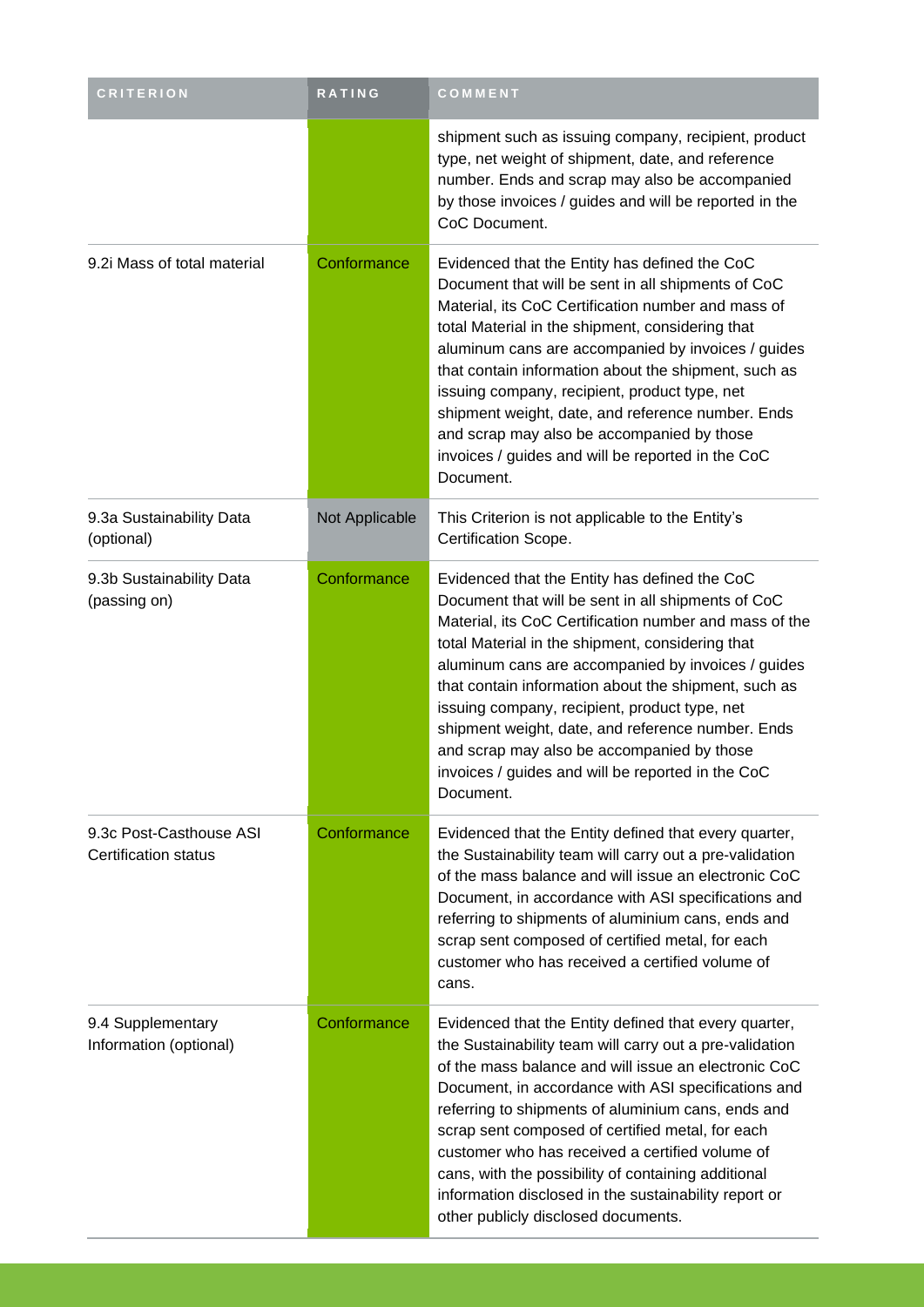| <b>CRITERION</b>                                        | <b>RATING</b> | COMMENT                                                                                                                                                                                                                                                                                                                                                                                                                                                                                                                                   |
|---------------------------------------------------------|---------------|-------------------------------------------------------------------------------------------------------------------------------------------------------------------------------------------------------------------------------------------------------------------------------------------------------------------------------------------------------------------------------------------------------------------------------------------------------------------------------------------------------------------------------------------|
| 9.5 Response to verification<br>requests                | Conformance   | Evidenced that the Entity defined that every quarter,<br>the Sustainability team will carry out a pre-validation<br>of the mass balance and will issue an electronic CoC<br>Document and respond to reasonable requests for<br>verification of information from the CoC Documents<br>issued by the Entity, in accordance with the ASI Chain<br>of Custody specifications and for shipments of<br>aluminium cans, ends and scrap shipped composed<br>of certified metal, for each customer who has received<br>a certified volume of cans. |
| 9.6 Error management                                    | Conformance   | Evidenced that the Entity defined the method for<br>correcting possible non-conformities identified after<br>sending the CoC Material or Eligible Scrap, being<br>documented, corrected and having to implement<br>actions to avoid recurrence.<br>It was found that the Entity does not yet receive CoC<br>Material from suppliers and, therefore, is still in the<br>process of aligning with suppliers on how CoC<br>Material and, consequently, the CoC Document will<br>be sent to the Entity.                                       |
| 10 RECEIVING COC DOCUMENTS                              |               |                                                                                                                                                                                                                                                                                                                                                                                                                                                                                                                                           |
| 10.1 Verify required<br>information included            | Conformance   | Evidenced that the Entity does not yet receive CoC<br>Material from suppliers and, therefore, is still in the<br>process of aligning with suppliers on how Coc<br>Material and, consequently, the CoC Document will<br>be sent to the Entity.<br>Evidenced that the Procurement team is responsible<br>for the alignment with suppliers on the shipment of<br>CoC Material and CoC documentation necessary to<br>comply with the ASI Chain of Custody Standard.                                                                           |
| 10.2 Verify consistency with<br>shipments               | Conformance   | Evidenced that the Entity does not yet receive CoC<br>Material from suppliers and, therefore, is still in the<br>process of aligning with suppliers on how CoC<br>Material and, consequently, the CoC Document will<br>be sent to the Entity.<br>Evidenced that the Procurement team is responsible<br>for the alignment with suppliers on the shipment of<br>CoC Material and CoC documentation necessary to<br>comply with the ASI Chain of Custody Standard.                                                                           |
| 10.3 Verify supplier CoC<br><b>Certification status</b> | Conformance   | Evidenced that the Entity has defined the method for<br>regular verification of the validity and scope of the<br>supplier's ASI CoC Certification for any changes that<br>may affect the status of the CoC Material supplied.<br>Evidenced that the Entity does not yet receive CoC<br>certified material from suppliers and, therefore, is still<br>in the process of aligning with suppliers on how CoC<br>Material and, consequently, the CoC Document will<br>be sent to the Entity.                                                  |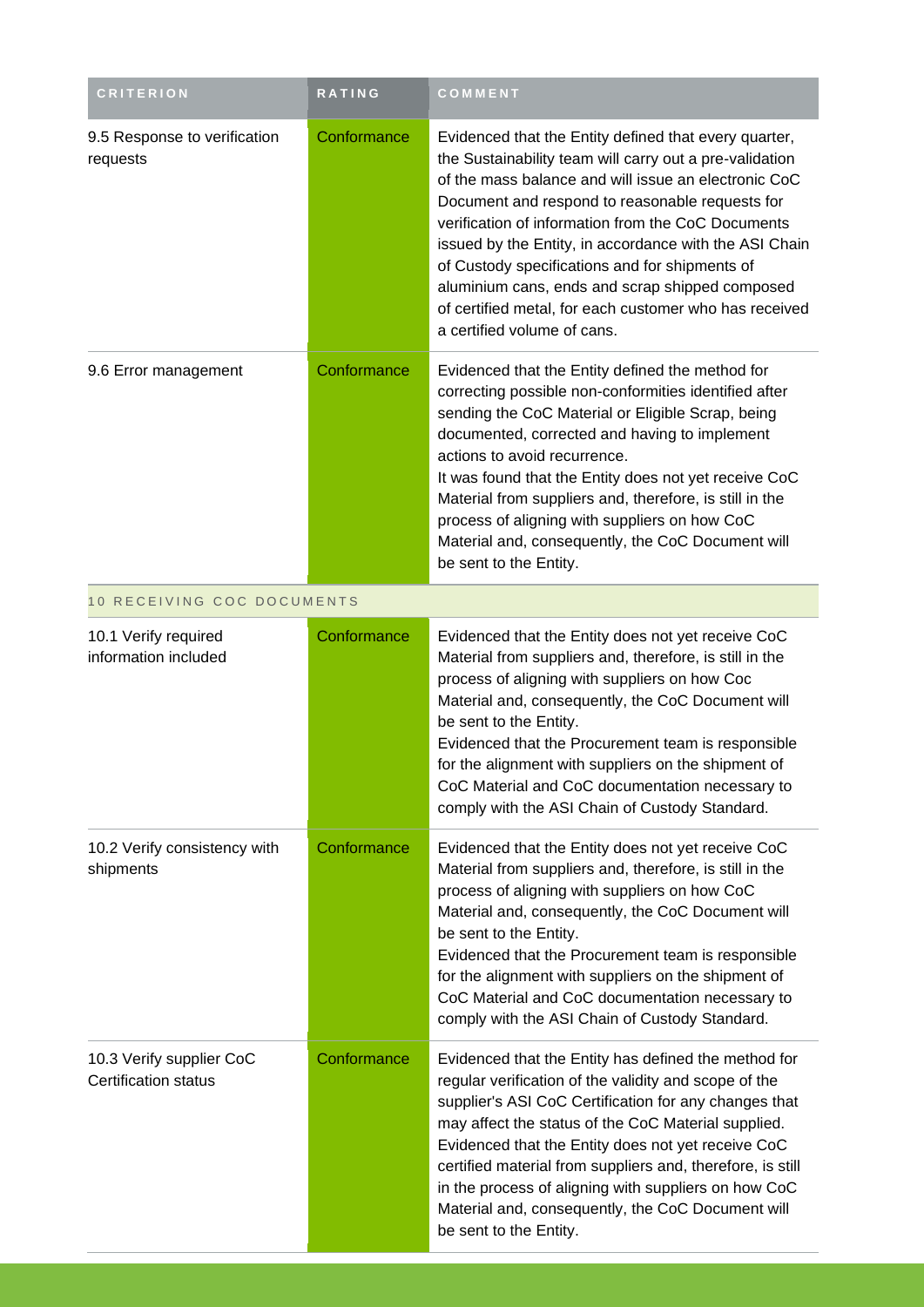| <b>CRITERION</b>      | <b>RATING</b> | COMMENT                                                                                                                                                                                                                                                                                                                                                                                                                                                                                                                                                                                                                                                                                                         |
|-----------------------|---------------|-----------------------------------------------------------------------------------------------------------------------------------------------------------------------------------------------------------------------------------------------------------------------------------------------------------------------------------------------------------------------------------------------------------------------------------------------------------------------------------------------------------------------------------------------------------------------------------------------------------------------------------------------------------------------------------------------------------------|
|                       |               | Evidenced that the Procurement team is responsible<br>for the alignment with suppliers on the shipment of<br>CoC Material and CoC documentation necessary to<br>comply with the ASI Chain of Custody Standard.                                                                                                                                                                                                                                                                                                                                                                                                                                                                                                  |
| 10.4 Error management | Conformance   | Evidenced that the Entity defined the method for<br>correction of possible non-conformities identified after<br>the CoC Material has been received, being<br>documented, corrected and having to implement<br>actions to avoid a recurrence.<br>Evidenced that the Entity does not yet receive CoC<br>Material from suppliers and, therefore, is still in the<br>process of aligning with suppliers on how CoC<br>Material and, consequently, the CoC Document will<br>be sent to the Entity.<br>Evidenced that the Procurement team is responsible<br>for the alignment with suppliers on the shipment of<br>CoC Material and CoC documentation necessary to<br>comply with the ASI Chain of Custody Standard. |

#### 11 MARKET CREDITS SYSTEM: ASI CREDITS

| 11.1a Material Accounting<br>System - allocation   | Not Applicable | The Entity does not engage with the Market Credits<br>System. |
|----------------------------------------------------|----------------|---------------------------------------------------------------|
| 11.1b Link to Casthouse<br>Products                | Not Applicable | The Entity does not engage with the Market Credits<br>System. |
| 11.1c No double counting                           | Not Applicable | The Entity does not engage with the Market Credits<br>System. |
| 11.1d No Positive Balance of<br><b>ASI Credits</b> | Not Applicable | The Entity does not engage with the Market Credits<br>System. |
| 11.2a Date of issue                                | Not Applicable | The Entity does not engage with the Market Credits<br>System. |
| 11.2b Reference number                             | Not Applicable | The Entity does not engage with the Market Credits<br>System. |
| 11.2c Issuing Entity                               | Not Applicable | The Entity does not engage with the Market Credits<br>System. |
| 11.2d Receiving Entity                             | Not Applicable | The Entity does not engage with the Market Credits<br>System. |
| 11.2e Conformance statement                        | Not Applicable | The Entity does not engage with the Market Credits<br>System. |
| 11.2f ASI Credits statement                        | Not Applicable | The Entity does not engage with the Market Credits<br>System. |
| 11.2g Quantity                                     | Not Applicable | The Entity does not engage with the Market Credits<br>System. |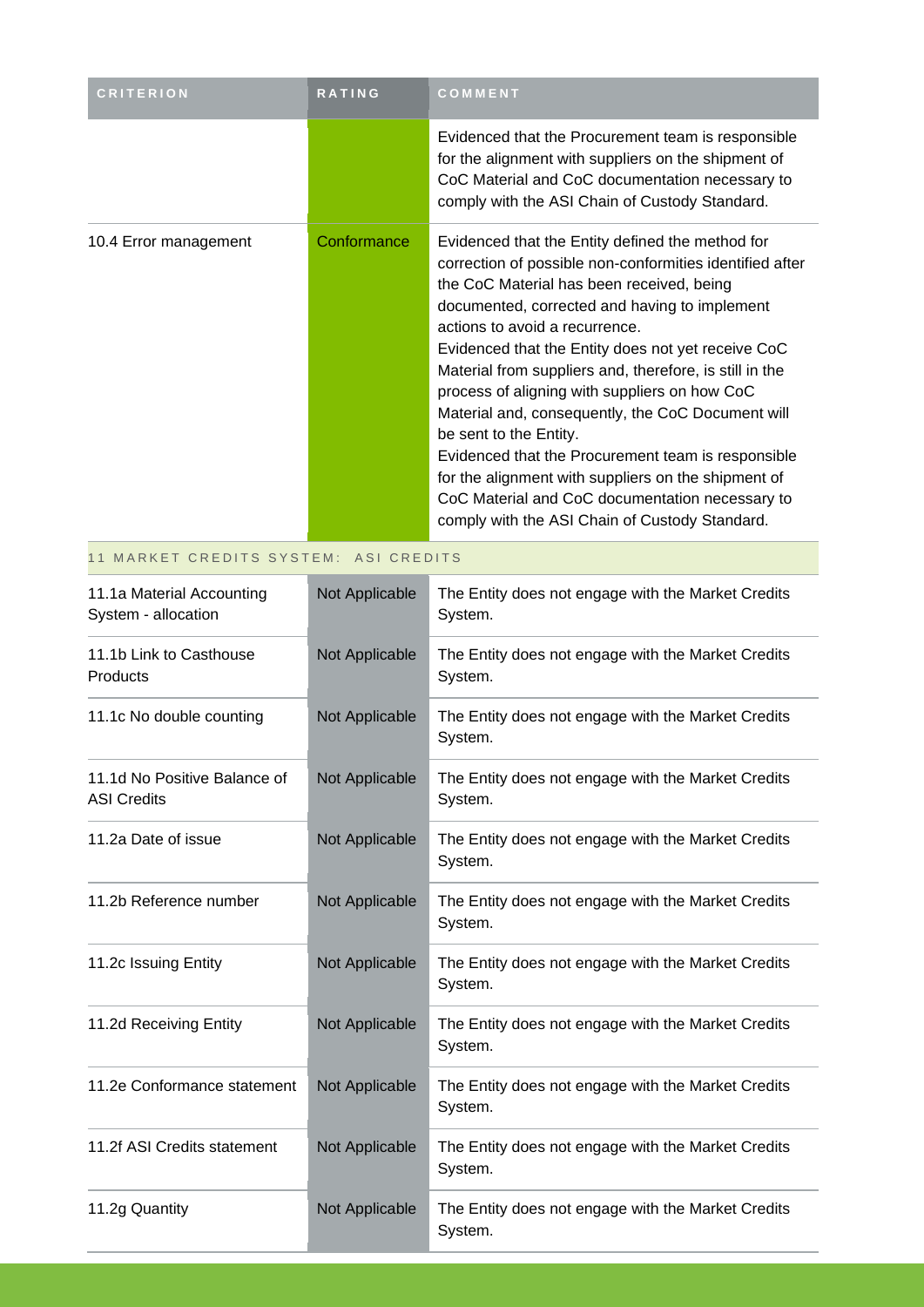| <b>CRITERION</b>                                          | <b>RATING</b>  | COMMENT                                                                                                                                                                                                                                                                                                                                                                                                                                                                                                                                            |
|-----------------------------------------------------------|----------------|----------------------------------------------------------------------------------------------------------------------------------------------------------------------------------------------------------------------------------------------------------------------------------------------------------------------------------------------------------------------------------------------------------------------------------------------------------------------------------------------------------------------------------------------------|
| 11.3a CoC Certification Scope<br>- purchasing ASI Credits | Not Applicable | The Entity does not engage with the Market Credits<br>System.                                                                                                                                                                                                                                                                                                                                                                                                                                                                                      |
| 11.3b Material Accounting<br>System - purchasing          | Not Applicable | The Entity does not engage with the Market Credits<br>System.                                                                                                                                                                                                                                                                                                                                                                                                                                                                                      |
| 11.3c Expiry                                              | Not Applicable | The Entity does not engage with the Market Credits<br>System.                                                                                                                                                                                                                                                                                                                                                                                                                                                                                      |
| 11.3d No re-trading                                       | Not Applicable | The Entity does not engage with the Market Credits<br>System.                                                                                                                                                                                                                                                                                                                                                                                                                                                                                      |
| 11.3e No allocation to physical<br>products               | Not Applicable | The Entity does not engage with the Market Credits<br>System.                                                                                                                                                                                                                                                                                                                                                                                                                                                                                      |
| 11.3f Verify supplier CoC<br><b>Certification status</b>  | Not Applicable | The Entity does not engage with the Market Credits<br>System.                                                                                                                                                                                                                                                                                                                                                                                                                                                                                      |
| 11.3g Five year maximum for<br>ASI Credits purchasing     | Not Applicable | The Entity does not engage with the Market Credits<br>System.                                                                                                                                                                                                                                                                                                                                                                                                                                                                                      |
| 12 CLAIMS AND COMMUNICATIONS                              |                |                                                                                                                                                                                                                                                                                                                                                                                                                                                                                                                                                    |
| 12.1a ASI Claims Guide                                    | Conformance    | Evidenced that the Entity has defined an ASI Pre-<br>approved Claims Guide will be prepared for Ball<br>Corporation BPSA for dissemination to relevant areas<br>containing standard and pre-approved claims. Any<br>other complaint that differs from those contained in<br>the document must be approved by the<br>Communication and Sustainability team and, if<br>necessary, will be taken for evaluation by the ASI<br>Secretariat.                                                                                                            |
| 12.1b Verifiable evidence                                 | Conformance    | Evidenced that the Entity has defined an ASI Pre-<br>approved Claims Guide will be prepared for Ball<br>Corporation BPSA for dissemination to relevant areas<br>containing standard and pre-approved claims. Any<br>other complaint that differs from those contained in<br>the document must be approved by the<br>Communication and Sustainability team and, if<br>necessary, will be taken for evaluation by the ASI<br>Secretariat.                                                                                                            |
| 12.1c Employee training                                   | Conformance    | Evidenced that the entity has defined an ASI Pre-<br>approved Claims Guide will be prepared for Ball<br>Corporation BPSA for dissemination to relevant areas<br>containing standard and pre-approved claims. Any<br>other complaint that differs from those contained in<br>the document must be approved by the<br>Communication and Sustainability team and, if<br>necessary, will be taken for evaluation by the ASI<br>Secretariat.<br>Evidenced that the Entity has provided appropriate<br>training so that those responsible understand and |